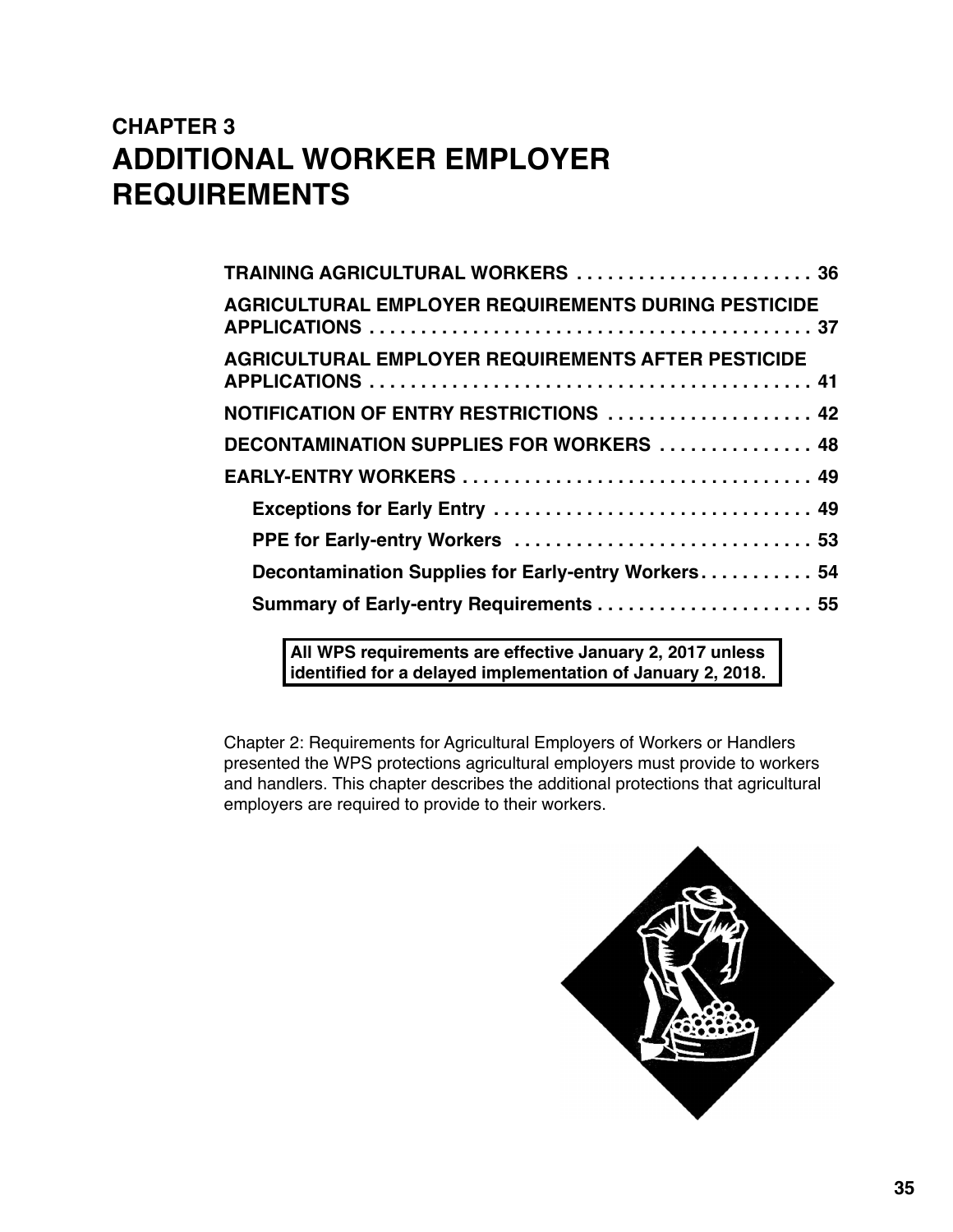# <span id="page-1-0"></span>**TRAINING AGRICULTURAL WORKERS**

Owners of agricultural establishments and their immediate families are exempt from worker training requirements of the WPS. See Chapter 6: Exemptions and Exceptions. In addition, certified crop advisors (acknowledged as appropriate in writing by the EPA, or a State or Tribal agency responsible for pesticide enforcement) and currently certified applicators are exempt from worker and handler training. Any worker who is trained as a handler does not need to receive worker training.



#### **Review key requirements of worker training** 170.401

The annual training requirements for workers and handlers are presented in Chapter 2: Requirements for Agricultural Employers of Workers or Handlers. The following is a review of the key requirements of WPS training for workers:

- **There is no grace period for WPS training!** Before any worker enters a treated area on an agricultural establishment where, within the last 30 days, a WPS-labeled pesticide product has been used or a REI for such pesticide has been in effect, the agricultural employer must ensure that each worker has completed WPS training within the last 12 months, unless the worker is currently:
	- о Certified as an applicator of restricted-use pesticides,
	- о Trained as a WPS handler within the last 12 months, or
	- о Certified as a crop advisor by a program acknowledged as appropriate in writing by EPA, or a State or Tribal agency responsible for pesticide enforcement. 170.401(b)
- Train workers every 12 months. 170.401(a)
- Only qualified trainers (described in Chapter 2) may provide training and must be present during the entire training program to respond to questions. 170.401(c)(1) & (4)
- Provide training in a language or manner the workers can understand, such as using a translator.170.401(c)(1)
- Present training using EPA-approved materials either orally from written materials or audio-visually. 170.401(c)(1)
- Keep training records for 2 years.  $170.401(d)(1)$
- Provide training records to worker employees upon request.  $170.401(d)(2)$
- All training requirements are effective January 2, 2017 EXCEPT the expanded training content, which is effective six months after EPA announces the availability of training materials, **but not earlier than January 2, 2018**. 170.401(c)(3)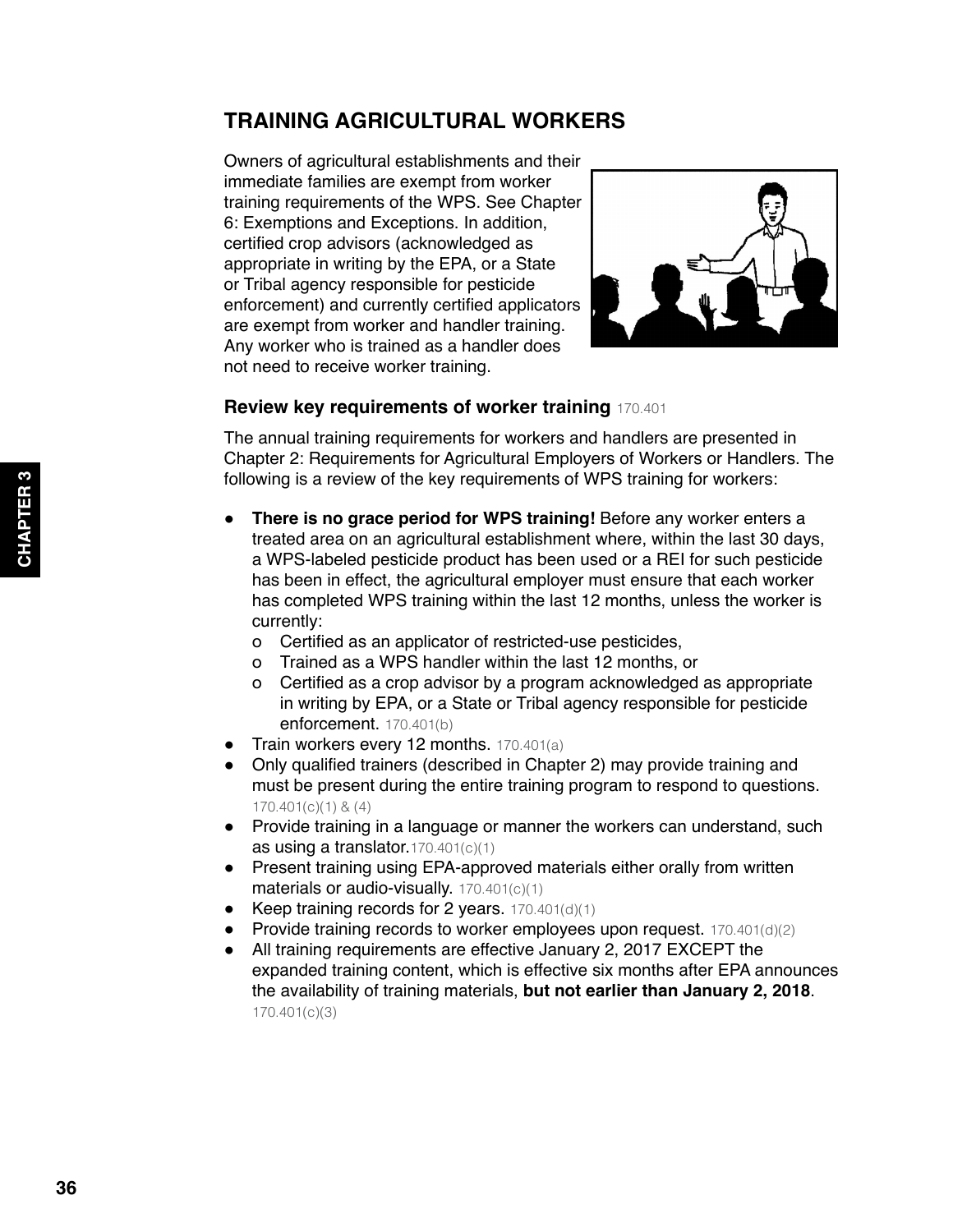# <span id="page-2-0"></span>**AGRICULTURAL EMPLOYER REQUIREMENTS DURING PESTICIDE APPLICATIONS** 170.405

The WPS includes several provisions to prevent workers, unprotected handlers and other persons from pesticide exposure during applications. Some of these requirements are for agricultural employers and are described in the following sections of this chapter. Chapter 4: Additional Handler Employer Requirements

covers other requirements specifically for handler employers and/or handlers.

# **Entry restrictions for outdoor production - application exclusion zone (AEZ)**

The "Application Exclusion Zone" or AEZ is a zone or area surrounding pesticide application equipment that exists **only during** outdoor production pesticide applications. When applications of WPS-labeled pesticide products are in progress on their establishments, agricultural employers must not allow or direct any worker or other person, to enter or to remain in the treated area or the AEZ that is within the boundaries of the establishment. 170.405(a)(2)

After the application is complete, the AEZ no longer exists and the treated area is subject to the REI specified on the pesticide product labeling and to the relevant WPS restrictions after applications. 170.405(a)(2) & (3)

The requirement for the agricultural employer to keep persons out of the AEZ only applies within the boundaries of the establishment because the agricultural employer cannot be expected to control persons off the establishment. There is a WPS provision to suspend applications (discussed in Chapter 4: Additional Handler Employer Requirements) that does apply beyond the boundaries of the establishment because the handler (applicator) and handler employer do have control over the pesticide application.

> *Remember: If the pesticide product labeling contains*  **specific instructions or requirements that conflict with the requirements of the Worker Protection Standard, follow the instructions or requirements on the labeling.**



*Basically, the AEZ requires that agricultural employers keep workers and other*  persons a specified *distance away from the pesticide application equipment when pesticide applications are taking place.*

**CHAPTER 3**

**CHAPTER** 

3

*Effective January 2, 2017:*

> ● *The agricultural employer must not allow any workers or other persons in the AEZ that is within the boundaries of the agricultural establishment when the application is occurring.*

*Effective January 2, 2018:*

● *Handlers must suspend pesticide applications if any person enters or is in the AEZ.*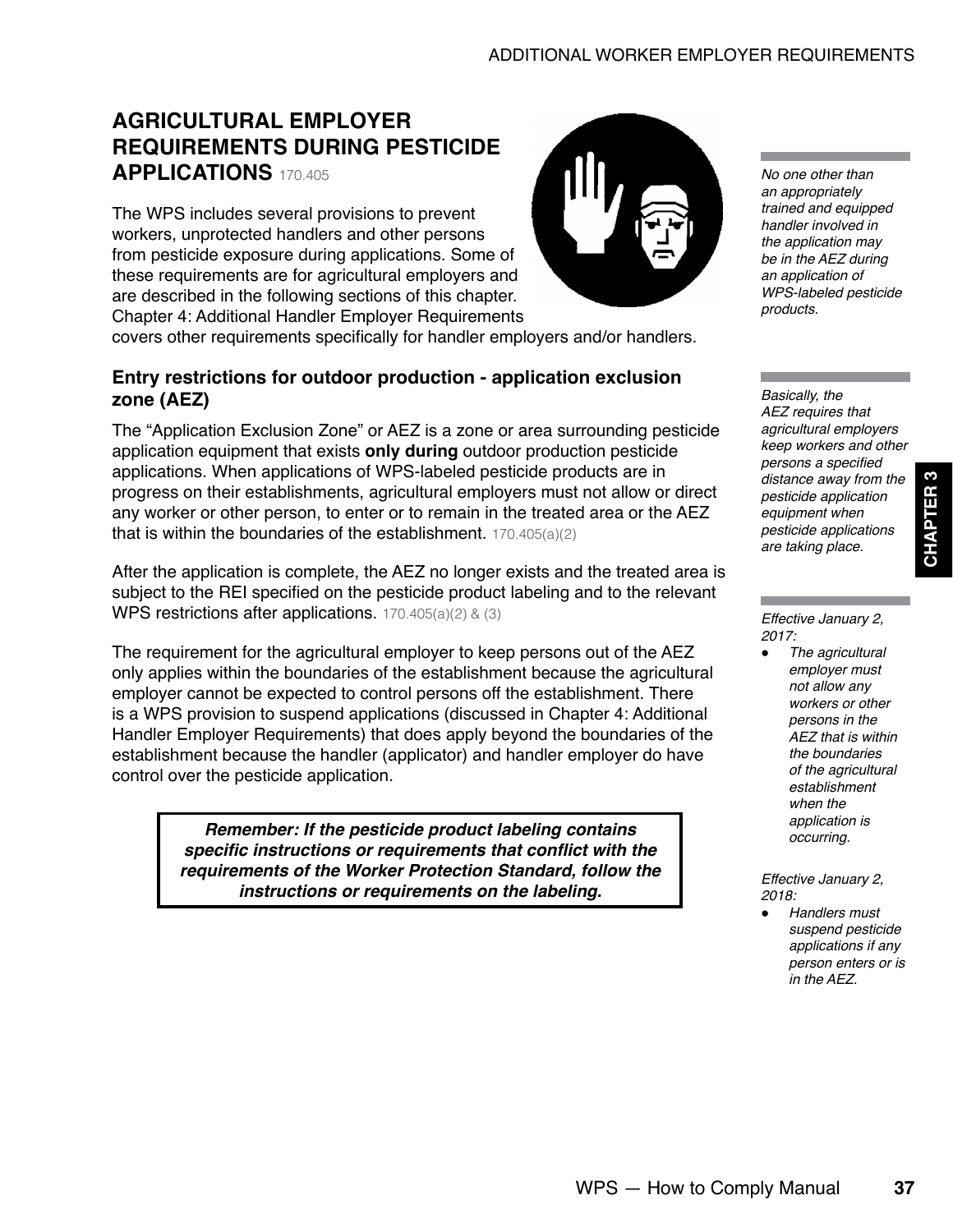*Measure the AEZ starting from each dispersion point or nozzle on the pesticide application equipment and extend horizontally in all directions.*

# **Measuring the application exclusion zone (AEZ)**

Measure the AEZ from the application equipment horizontally in all directions. The AEZ moves with the application equipment like a halo around the application equipment. **Once the application is over, the AEZ does not exist.**



# **Size of the application exclusion zone (AEZ)**

The size of the AEZ is determined by the application method and spray quality.

Spray quality (defined by the American Society of Agricultural and Biological Engineers Standard S-572.1) considers several factors including the nozzle design, system pressure, and speed of the application equipment. The eight spray quality categories (referenced in nozzle charts) include:

- Smaller than medium:
	- о Extra fine (XF)
	- о Very fine (VF)
	- о Fine (F)
- Medium or larger:
	- о Medium (M)
	- о Coarse (C)
	- о Very coarse (VC)
	- о Extra coarse (XC)
	- о Ultra coarse (UC)

**The AEZ must be a minimum of 100 feet** when the pesticide is applied:

- By air (fixed wing or helicopter),
- By air blast,
- As a spray using a spray quality smaller than medium (i.e., fine, very fine or extra fine), or
- As a fumigant, smoke, mist, or fog.

# **The AEZ must be a minimum of 25 feet** when the pesticide is:

- NOT applied in a manner that would require a 100 foot AEZ, and
- Sprayed from a height of greater than 12 inches from the planting medium (soil) using a spray quality of medium or larger (i.e., medium, coarse, very coarse, extra coarse and ultra-coarse).

**No AEZ** is required when the pesticide is applied in a manner other than those covered above (i.e., less than 12 inches from the soil with medium or larger spray quality).

*Situations where no AEZ is required include applications of granular pesticides, soilincorporated pesticides (not fumigants); pre-plant, at-plant, and spot-spray pesticide applications as long as they are less than 12 inches from the soil and use a medium or larger spray quality.*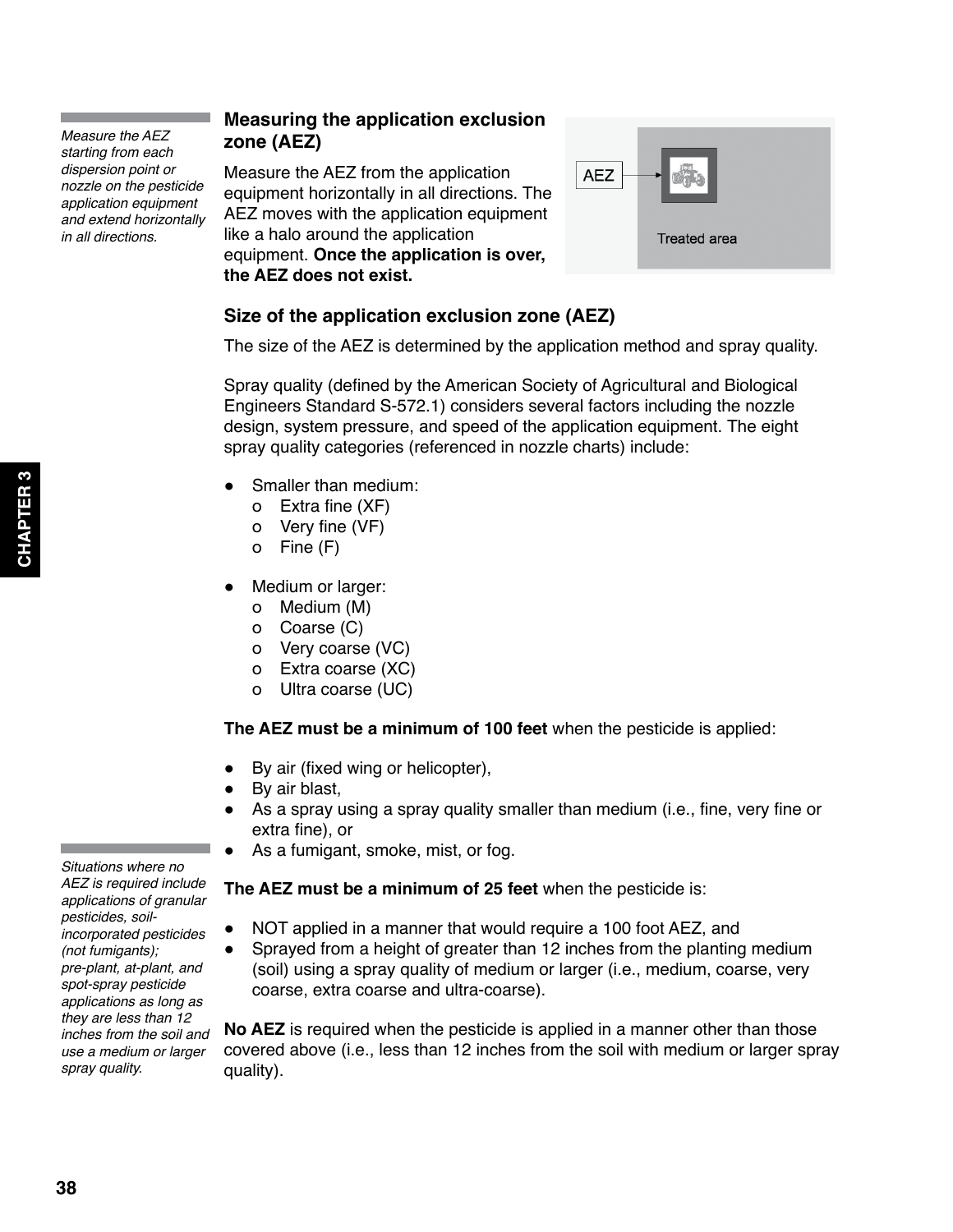## **Entry restrictions - enclosed space production**

Enclosed space production pesticide applications also have precautions and restrictions during applications of WPS-labeled pesticide products.

During pesticide applications in enclosed space production areas, the agricultural employer must not allow or direct any worker or other person, other than an appropriately trained and equipped handler involved in the application, to enter or to remain in specific areas for specified times and/or conditions. 170.405(b)(1)

The following table (Table 1. Entry Restrictions During Enclosed Space Production Pesticide Applications) identifies the entry restrictions when applying pesticides for enclosed space production to ensure workers and other persons are not exposed to the pesticide(s) being applied. The restrictions depend on the types of pesticides or application methods used.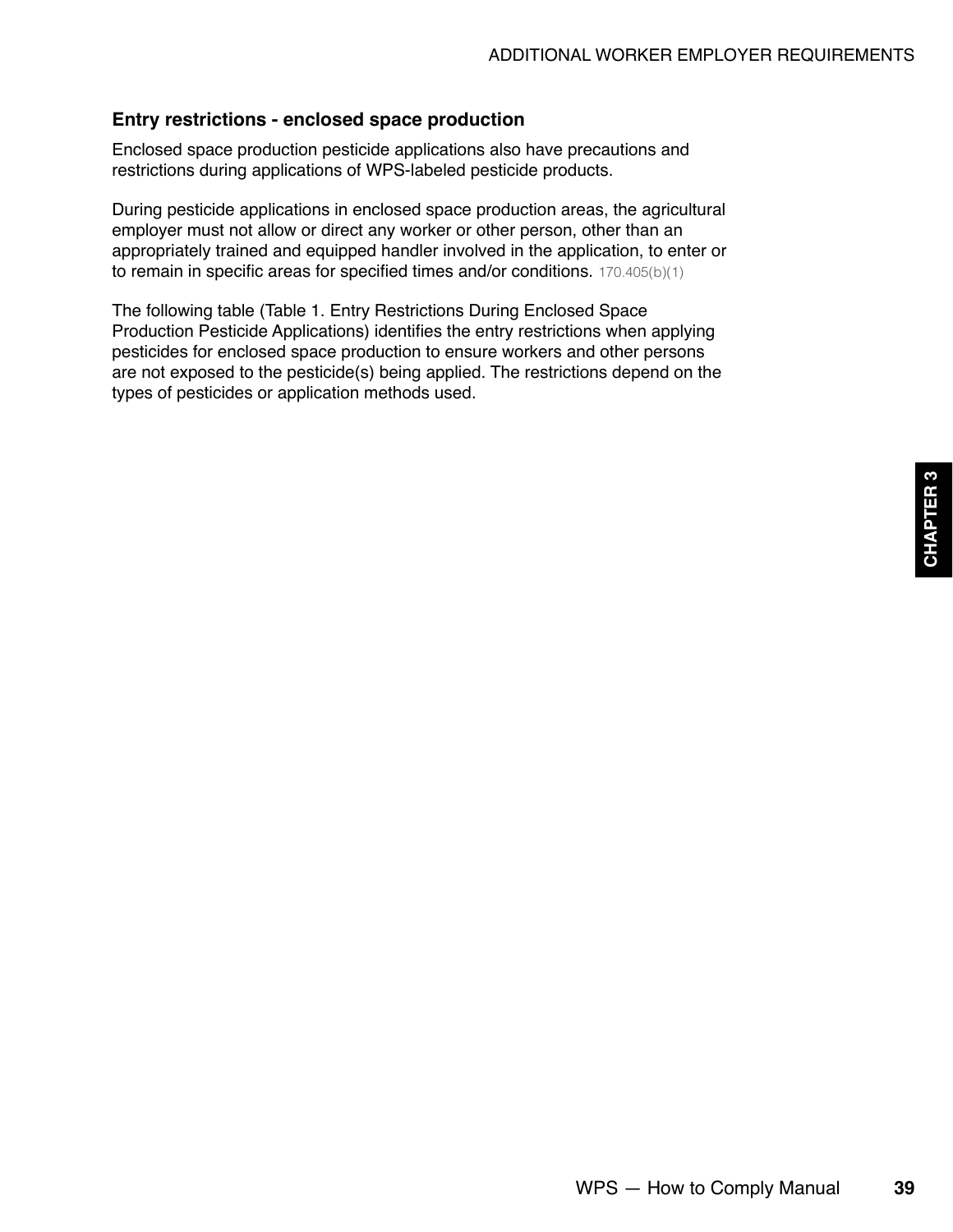| A. When a pesticide is<br>applied:                                                                                                                                                        | <b>B. Workers and</b><br>other persons, other<br>than appropriately<br>trained and equipped<br>handlers, are<br>prohibited in: | C. Until:                                   | D. After the<br>expiration of time<br>specified in column<br>C, the area subject<br>to the restricted-<br>entry interval is: |
|-------------------------------------------------------------------------------------------------------------------------------------------------------------------------------------------|--------------------------------------------------------------------------------------------------------------------------------|---------------------------------------------|------------------------------------------------------------------------------------------------------------------------------|
| (1) As a fumigant.                                                                                                                                                                        | Entire enclosed space<br>plus any adjacent<br>structure or area that<br>cannot be sealed off<br>from the treated area.         | *The<br>ventilation<br>criteria are<br>met. | No post-application<br>entry restrictions<br>required after criteria<br>in column C are met.                                 |
| (2) As a smoke, mist, or<br>fog, or as a spray using<br>a spray quality of smaller<br>than medium.                                                                                        | Entire enclosed space.                                                                                                         | *The<br>ventilation<br>criteria are<br>met. | Entire enclosed<br>space.                                                                                                    |
| (3) Not as in (1) or (2),<br>and for which a respirator<br>is required for application<br>by the pesticide product<br>labeling.                                                           | Entire enclosed space.                                                                                                         | *The<br>ventilation<br>criteria are<br>met. | Treated area.                                                                                                                |
| (4) Not as in (1), (2) or<br>$(3)$ , and:<br>from a height of<br>greater than 12<br>inches from the<br>planting medium, or<br>as a spray using<br>a spray quality of<br>medium or larger. | Treated area plus 25<br>feet in all directions<br>of the treated area,<br>but not outside the<br>enclosed space.               | Application<br>is complete.                 | Treated area.                                                                                                                |
| (5) Otherwise.                                                                                                                                                                            | Treated area.                                                                                                                  | Application<br>is complete.                 | Treated area.                                                                                                                |

# **Table 1. Entry Restrictions During Enclosed Space Production Pesticide Applications (ventilation criteria)**

\* When column C of the Table specifies that ventilation criteria must be met, ventilation must continue until the air concentration is measured to be equal to or less than the inhalation exposure level required by the labeling. If no inhalation exposure level is listed on the labeling, ventilation is complete when one of the following conditions is met:

*Measuring air exchanges requires*  specific equipment. If *you do not have that equipment, rely on other options based on time, mechanical ventilation (such as fans) and/or passive ventilation.*

- i. Ten air exchanges are completed.
- ii. Two hours of ventilation using fans or other mechanical ventilating systems.
- iii. Four hours of ventilation using vents, windows, or other passive ventilation.
- iv. Eleven hours with no ventilation followed by one hour of mechanical ventilation.
- v. Eleven hours with no ventilation followed by two hours of passive ventilation.
- vi. Twenty-four hours with no ventilation.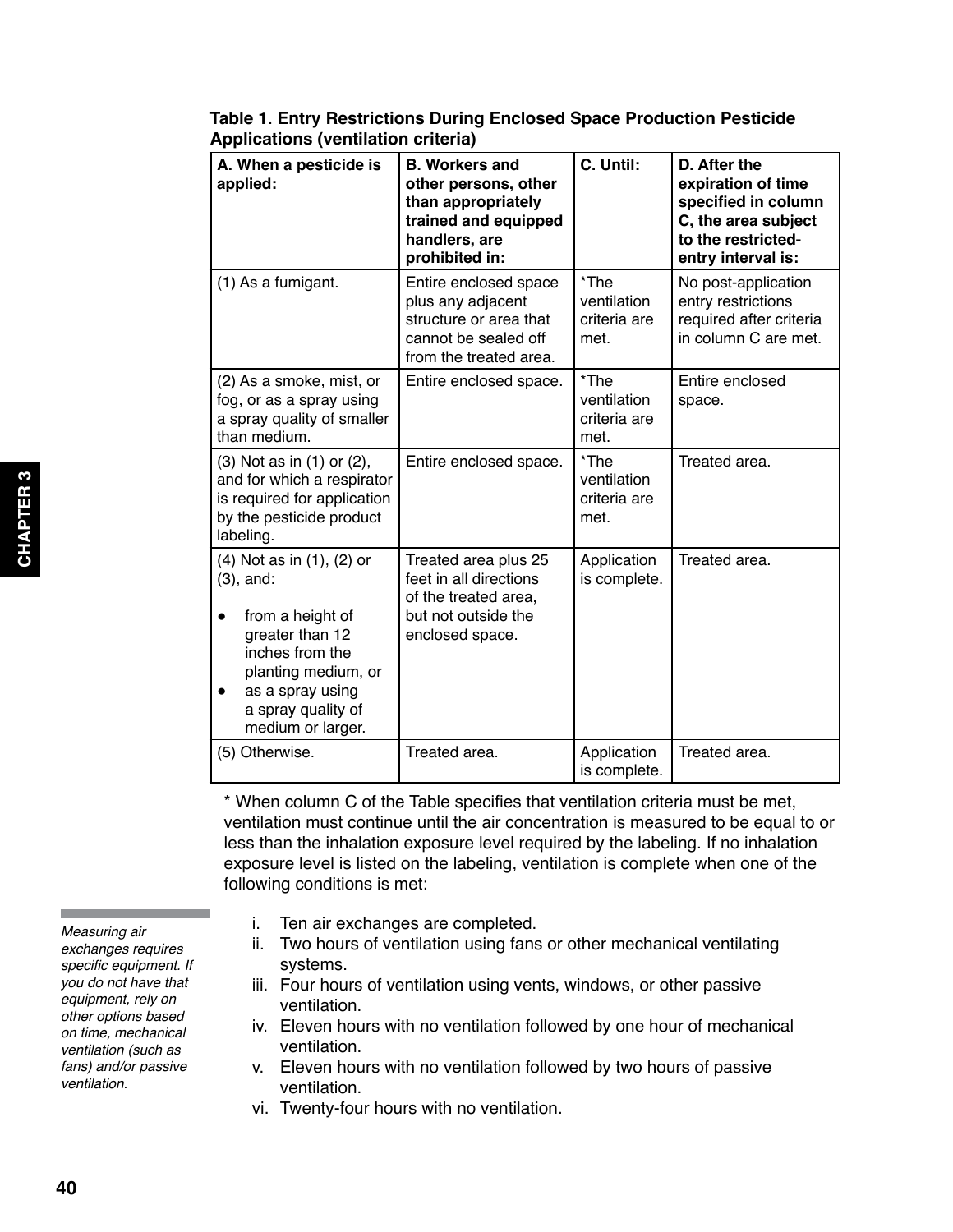# <span id="page-6-0"></span>**AGRICULTURAL EMPLOYER REQUIREMENTS AFTER PESTICIDE APPLICATIONS** 170.407 &170.309(l)

After any WPS pesticide application is made on an agricultural establishment, the agricultural employer must not allow or direct any worker to enter or to remain in the treated area during the REI specified on the pesticide product labeling.

When two or more pesticides are applied to a treated area at the same time, the enforceable REI is the longest of all applicable REIs.

# **Worker entry restrictions after pesticide application is complete – outdoor production**

When an application of a WPS-labeled pesticide product to an area of outdoor production is complete, the agricultural employer must keep any worker out of the treated area:

- Until the REI specified on the pesticide product labeling has expired,
- All treated area warning signs have been removed or covered, and
- The applicable pesticide application information and safety data sheet is displayed at the central location.

# **Worker entry restrictions after pesticide application is complete – enclosed space production** 170.407(b)

After the application of a WPS-labeled pesticide prodcut to an area of enclosed space production, the agricultural employer must keep any worker out of the area specified in column D of Table 1. Entry Restrictions During Enclosed Space Production Pesticide Applications until:

- The REI specified on the pesticide product labeling has expired,
- All treated area warning signs have been removed or covered, and
- The pesticide application information and safety data sheet is displayed at the central location.



*The agricultural*  employer's *responsibilities with*  respect to the REI *are limited to keeping workers – but not other persons – out of the treated area. However, there may be other factors – such as liability or state/ local restrictions – for agricultural employers to want to keep "other persons" out of treated*  areas during the REI.

**CHAPTER 3**

**CHAPTER** 

*Do not allow any workers to enter a treated area until:*

- The REI has *expired,*
- *All no-entry warning signs that have been posted are removed or covered, and*
- *The application information and hazard information is posted.*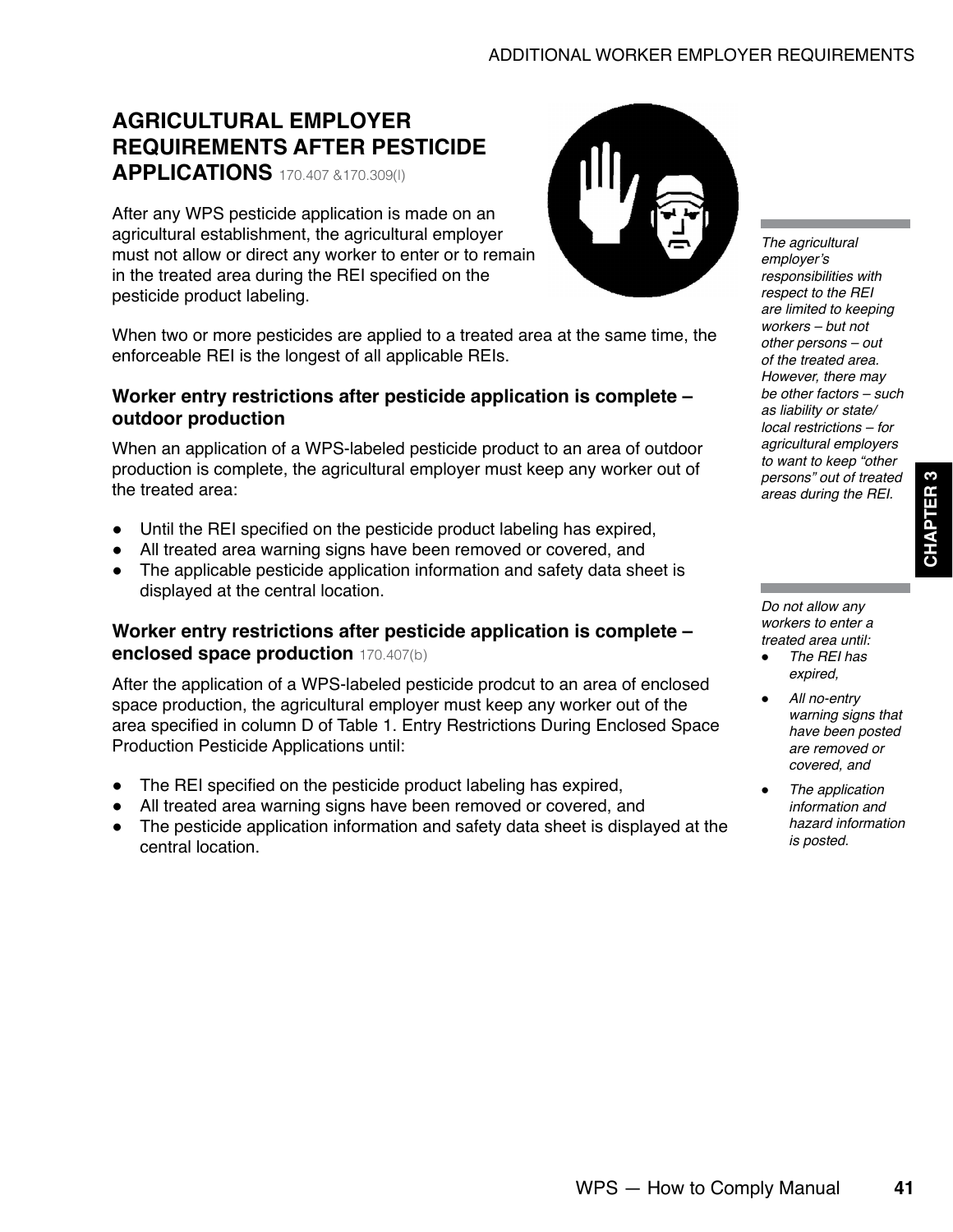# <span id="page-7-0"></span>**NOTIFICATION OF ENTRY RESTRICTIONS** 170.409

To inform workers of where pesticide applications have taken place on an agricultural establishment and of the entry restrictions for each situation, the agricultural employer must notify workers of restrictions to keep workers out of a treated area for a specified period of time. There are different ways to notify workers (oral, posting, and double notification) and different situations when to use one method or another.

### **When is worker notification of entry restrictions required?**

#### **Double notification** 170.409(a)(1)(i)

Some pesticide products have a labeling statement that requires both the posting of warning signs to treated areas **AND** oral notification to workers. This is known as double notification. The agricultural employer must notify workers **BOTH** orally and by posting when labeling requires double notification. Any pesticide product labeling that requires double notification must be followed as it is more stringent than the WPS notification requirements.

#### **Post warning signs:**

**Outdoor production areas – with REIs greater than 48 hours** 170.409(a)(1)(ii) If a pesticide is applied to an outdoor production area and the product labeling requires a REI greater than 48 hours, then workers must be notified of the application by posting warning signs.

**Enclosed space production areas – REIs greater than 4 hours** 170.409(a)(1)(iv) If a pesticide is applied to an enclosed space production area and the product labeling requires a REI greater than 4 hours, then workers must be notified of the application by posting warning signs.

#### **Post warning signs or give oral warning to workers:**

#### **Outdoor production areas – with REIs equal to or less than 48 hours**  170.409(a)(1)(iii)

If a pesticide is applied to an outdoor production area and the product labeling requires a REI equal to or less than 48 hours, then workers must be notified of the application by either posting warning signs or giving them an oral warning.

Double notification *can apply to outdoor production and enclosed space production areas.*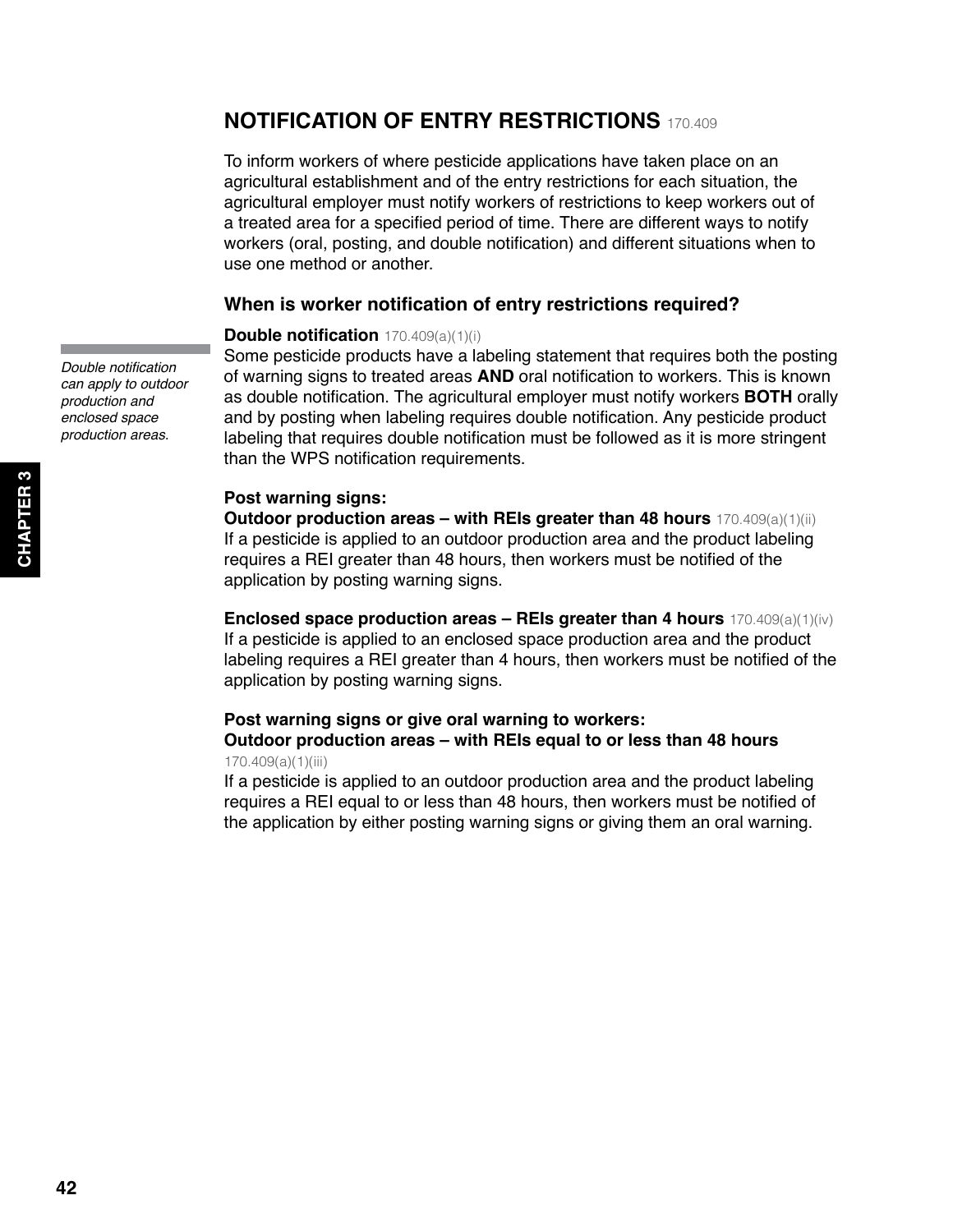# **Enclosed space production areas – REIs equal to or less than 4 hours**

170.409(a)(1)(v)

If a pesticide is applied to an enclosed space production area and the product labeling requires a REI equal to or less than 4 hours, then workers must be notified of the application by either posting warning signs or giving them an oral warning.

Below is a summary of the posting and notification requirements for pesticide products with labeling that do not require double notification.

#### **Table 2. Posting and Notification Requirements for Pesticide Products without Double Notification**

| Treated Site          | <b>Restricted-Entry</b><br>Interval (REI) | Post Warning Sign   Post Warning Sign | or Oral Notification |
|-----------------------|-------------------------------------------|---------------------------------------|----------------------|
| Outdoor               | >48 hours                                 |                                       |                      |
| <b>Outdoor</b>        | $\leq$ 48 hours                           |                                       |                      |
| <b>Enclosed Space</b> | >4 hours                                  |                                       |                      |
| <b>Enclosed Space</b> | $\leq$ 4 hours                            |                                       |                      |

**When is worker notification of entry restrictions not required?** 170.409(a)(2) **Notification of a worker** is not required (oral or posted warning signs) if the agricultural employer can ensure to meet one of the following:

- **For Enclosed Space Production:** The worker will not enter any part of the entire enclosed structure or space from the beginning of the application until the end of any REI.
- **For Outdoor Production:** The worker will not enter, work in, remain in, or pass on foot through the treated area or any area within 1/4 mile of the treated area on the agricultural employer's establishment, from the beginning of the application until the end of any REI.
- **For Enclosed Space Production or Outdoor Production:** The worker was involved in the application of the pesticide as a handler, and is fully aware of the location of the treated area, timing of the entry restrictions and restrictions on entering that area.

# **Oral notification** 170.409(c)

Oral notification of the entry restrictions of a pesticide application provided to workers on an agricultural establishment must be in a language or manner that the workers can understand.

The oral warning must be given to the worker:

- Before the application begins if a worker will be on the agricultural establishment at the time of the application.
- At the beginning of the worker's work period if a worker arrives while an application is taking place or a REI for a pesticide application is in effect.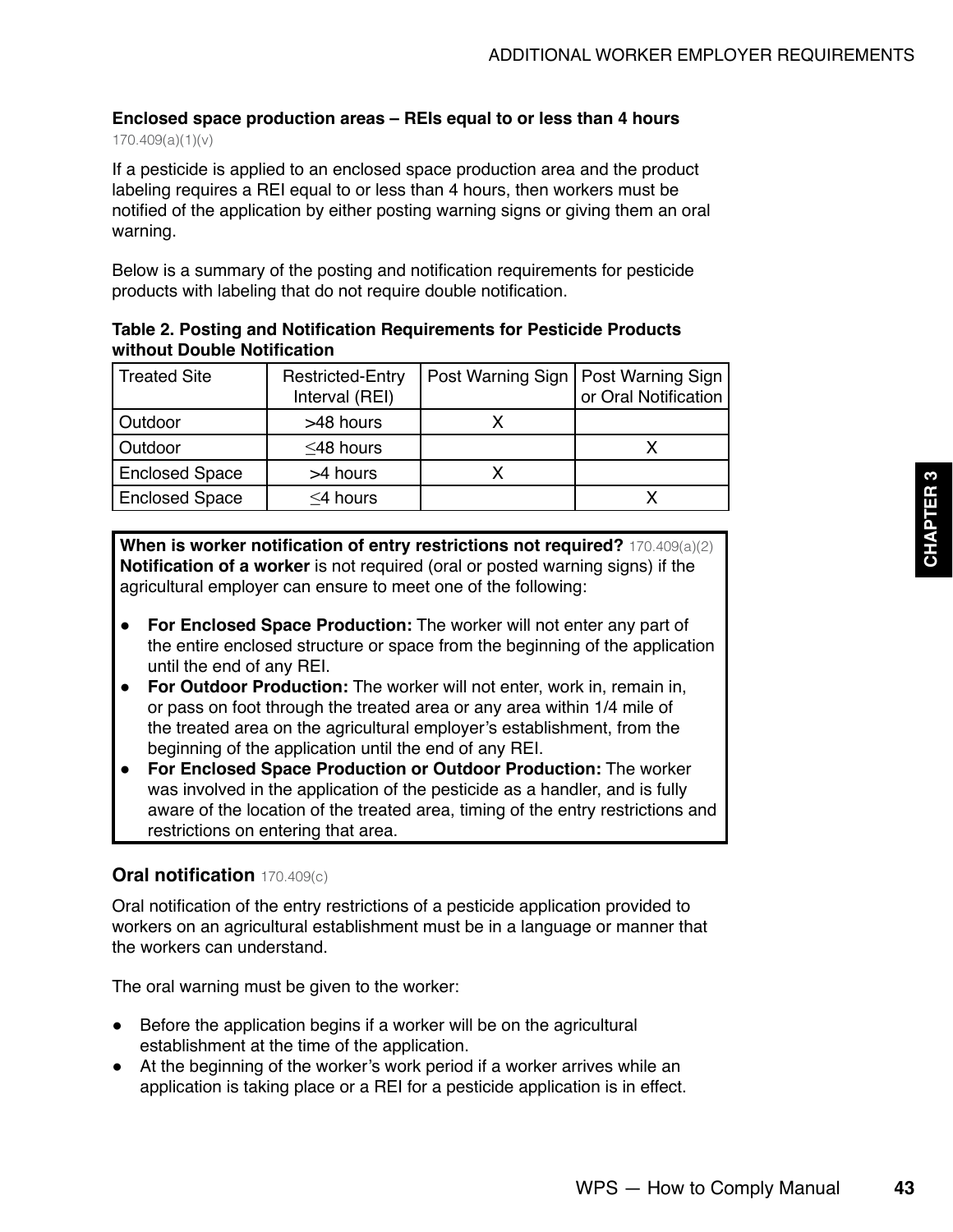*All posted signs must remain visible and legible during the time they are required to be posted.*

The oral warning must include:

- The location(s) and description of any treated area(s) subject to the entry restrictions either during or after the application,
- The dates and times when entry is restricted, and
- Instructions not to enter the treated area or an AEZ during an application and that entry to the treated area is not allowed until the REI has ended and all posted warning signs are removed or covered. Early-entry workers are allowed to enter a treated site under a REI only under specific conditions (see page 49).

## **Posted warning signs** 170.409(b)(1)

Posted warning signs advising workers of entry restrictions into treated areas must meet all of the criteria regarding the content, size, timing and location of posted warning signs.

- Worker entry into treated areas is not allowed while the signs are posted even if the REI has expired - unless under special "early-entry" provisions (see page 49).
- If there are several contiguous areas that are treated with pesticides on a rotating or sequential basis, the entire area may be posted. However, workers are prohibited from the entire posted area except for those that meet the criteria and conditions as early-entry workers.

#### **When is the warning sign to be posted or taken down?** 170.409(b)(1)

- Post warning signs prior to but no earlier than 24 hours before the scheduled application of the pesticide.
- Warning signs are to remain posted throughout the application and any REI.
- Remove or cover warning signs within three days after the end of the REI (or end of the application if there is no REI). Signs may remain posted only if the posted area is treated as if it were under a REI by:
	- о Instructing any workers on the agricultural establishment that may come within 1/4 mile of the treated area not to enter the treated area, and
	- о Ensuring workers do not enter the treated area, other than permitted early-entry activities.

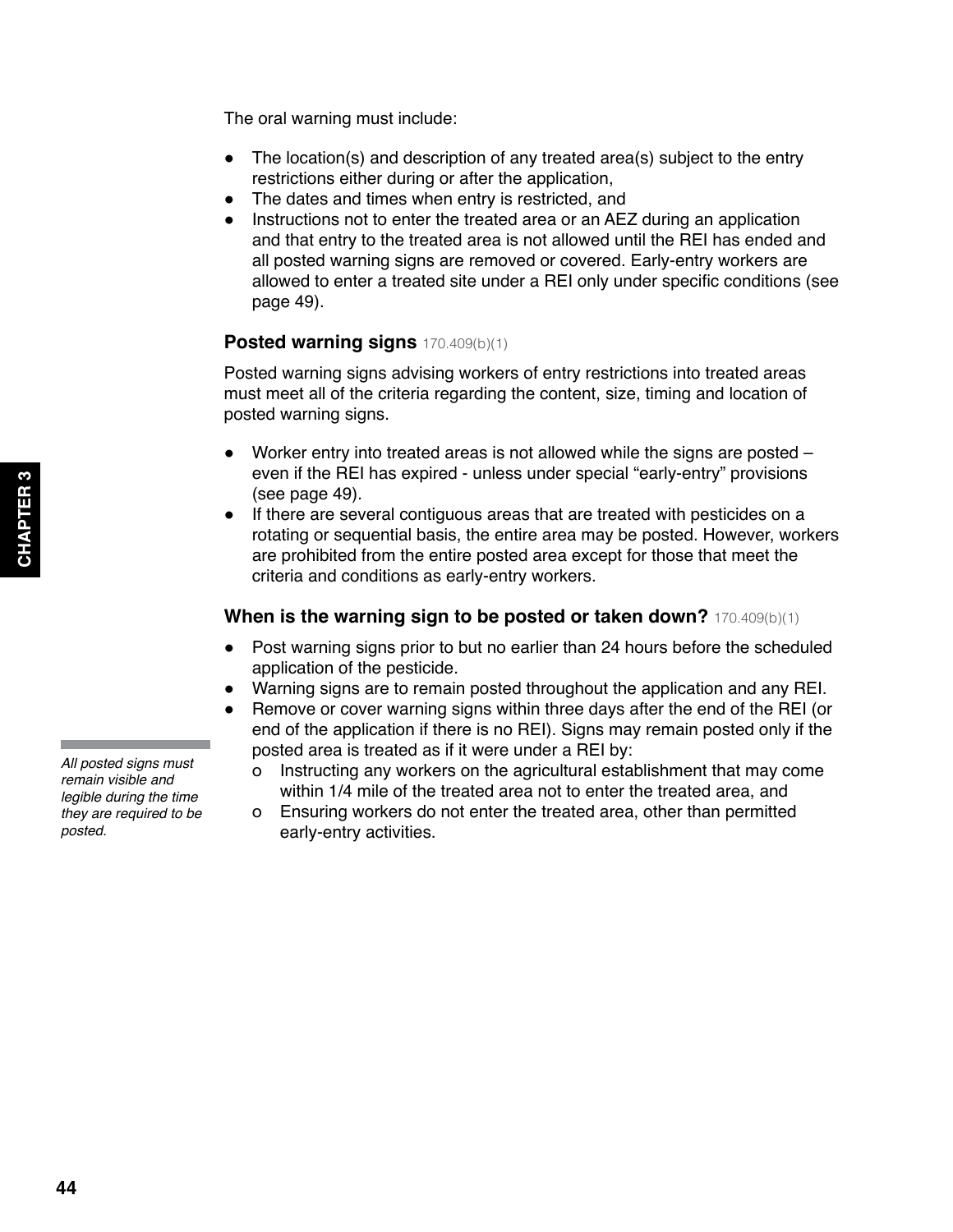### **What must be on the warning sign?** 170.409(b)(2)

The warning sign must have:

- A white background,
- The words "DANGER" and "PELIGRO", "PESTICIDES" and "PESTICIDAS" at the top of the sign,
- The words "KEEP OUT" and "NO ENTRE" at the bottom of the sign,
- All letters clearly legible, and
- A circle containing an upraised hand on the left and a stern face on the right must be near the center of the sign. The inside of the circle must be red with the hand and a large portion of the face must be in white. The length of the hand must be at least twice the height of the smallest letters. The length of the face must be only slightly smaller than the hand.

#### **What size should the sign be?** 170.409(b)(3)

The standard sign must be at least 14 inches by 16 inches with letters one inch high.

The WPS allows smaller warning signs to be used to provide flexibility in situations where a smaller sign is more appropriate or practical, such as where the treated area is too small to accommodate the larger sign. Smaller warning signs may be used as long as the following conditions are met:

If the warning sign has 7/8 inch high letters for "DANGER" and "PELIGRO," then the sign must have:

- All remaining letters at least 1/2 inch high, and
- A red circle that is at least 3 inches in diameter with the upraised hand and stern face.

If the warning sign has 7/16 inch high letters for "DANGER" and "PELIGRO," then the sign must have:

- All remaining letters at least 1/4 inch high, and
- A red circle that is at least 1 1/2 inches in diameter with the upraised hand and stern face.

**Signs any smaller are not allowed under any circumstances.**



*such as the name of the pesticide and the date of application may be added to the warning sign if it does not detract from the size and appearance or change the meaning of the information.*

*Additional information* 

*The words on the warning sign in Spanish may be replaced with equivalent terms in a different language (non-English) if that language is read by the largest group of workers at your agricultural establishment who do not read English. No other changes may be made to the format of the sign.*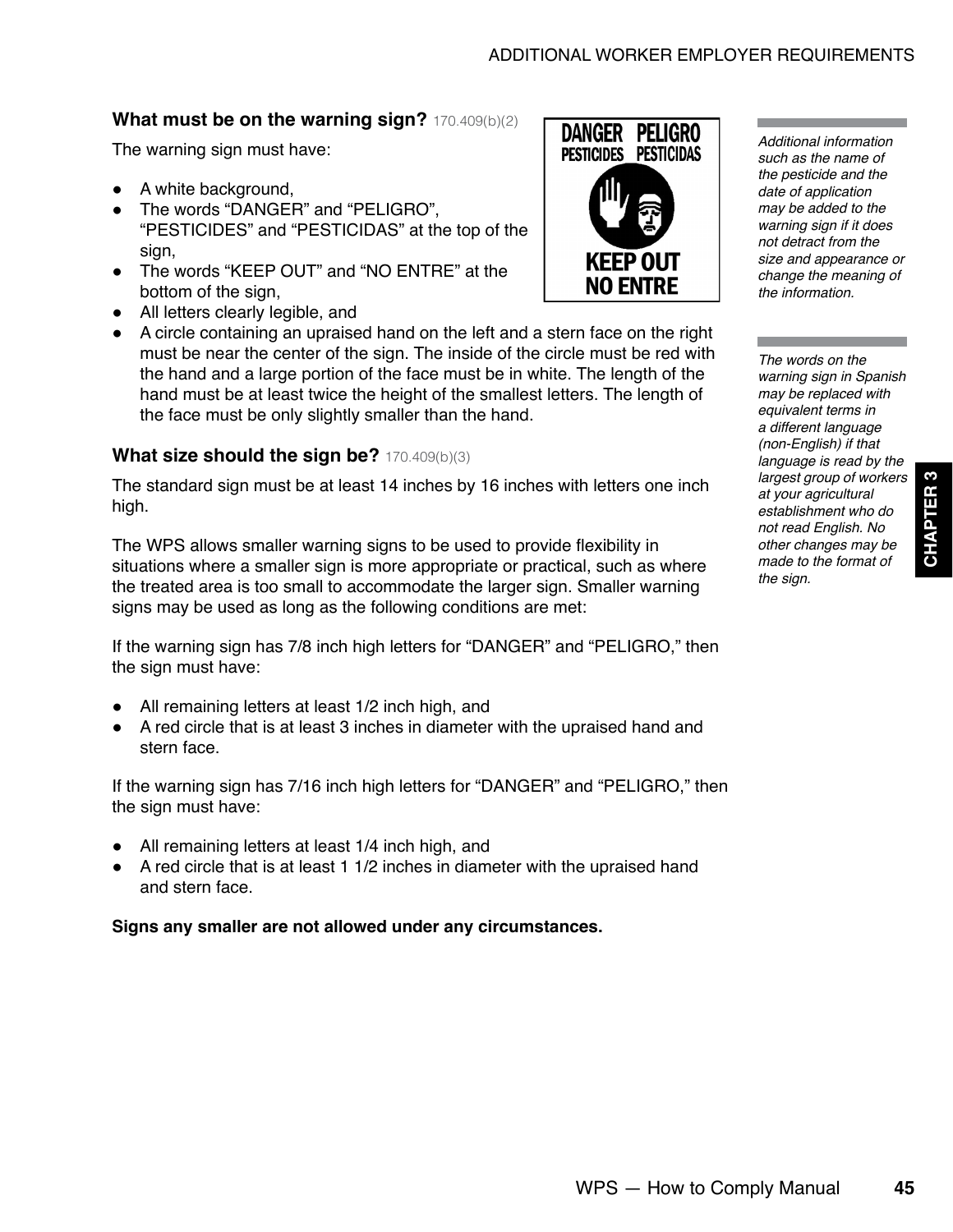|                              |                 | 1991 - 1991 - 1991 - 1992 - 1994 - 1995 - 1996 - 1997 - 1998 - 1999 - 1999 - 1999 - 1999 - 1999 - 199 |                                                   |                                 |                                                                                                                                |
|------------------------------|-----------------|-------------------------------------------------------------------------------------------------------|---------------------------------------------------|---------------------------------|--------------------------------------------------------------------------------------------------------------------------------|
|                              |                 | Minimum Height in Inches                                                                              |                                                   |                                 |                                                                                                                                |
| Overall size<br>of sign      | Size of<br>Hand | <b>Red Circle</b><br>Graphic                                                                          | Lettering<br>for Words<br>"DANGER" &<br>"PELIGRO" | Lettering<br>for Other<br>Words | Posting<br>Locations                                                                                                           |
| 14" x 16"                    | 2"              | >3"                                                                                                   | 1"                                                | 1"                              | Visible from<br>points of entry,<br>including<br>access roads,<br>border of<br>worker housing<br>within 100 feet,<br>footpaths |
| $7" \times 8"$<br>(approx.)* | 1"              | 3"                                                                                                    | 7/8"                                              | $\frac{1}{2}$                   | Same as<br>standard sign<br>and every 50<br>feet around<br>perimeter                                                           |
| 4 1/2" x 5"<br>$\frac{1}{2}$ | 1/2"            | $1\frac{1}{2}$                                                                                        | 7/16"                                             | $\frac{1}{4}$                   | Same as<br>standard sign<br>and every 25<br>feet around<br>perimeter                                                           |

## **Table 3. Warning Sign Requirements**

\*The overall sizes of the smaller signs are not actually specified in the WPS. These are the approximate sizes of signs needed to accommodate the smaller sizes of the letters and red circle graphic that are specified.

#### **Where to post warning signs** 170.409(b)(3)(ii) & (iii)

#### **Standard sign in outdoor production areas**

When using the standard sign (14" x 16"), post the signs so they are visible from all reasonably expected points of worker entry to the treated area. This includes at least each access road, each border with any worker housing area within 100 feet of the treated area, and each footpath and other walking routes that enter the treated area. Where there are no reasonably expected points of worker entry, signs must be posted in the corners of the treated area or in any other location that gives maximum visibility.

*Worker housing area*  is defined as any place *or area of land on or near an agricultural establishment where housing or space for housing is provided for workers or handlers by an agricultural employer, owner, labor contractor, or any other person responsible for the recruitment or employment of agricultural workers.*

*The revised WPS did not change the*  specifications for the *warning sign.*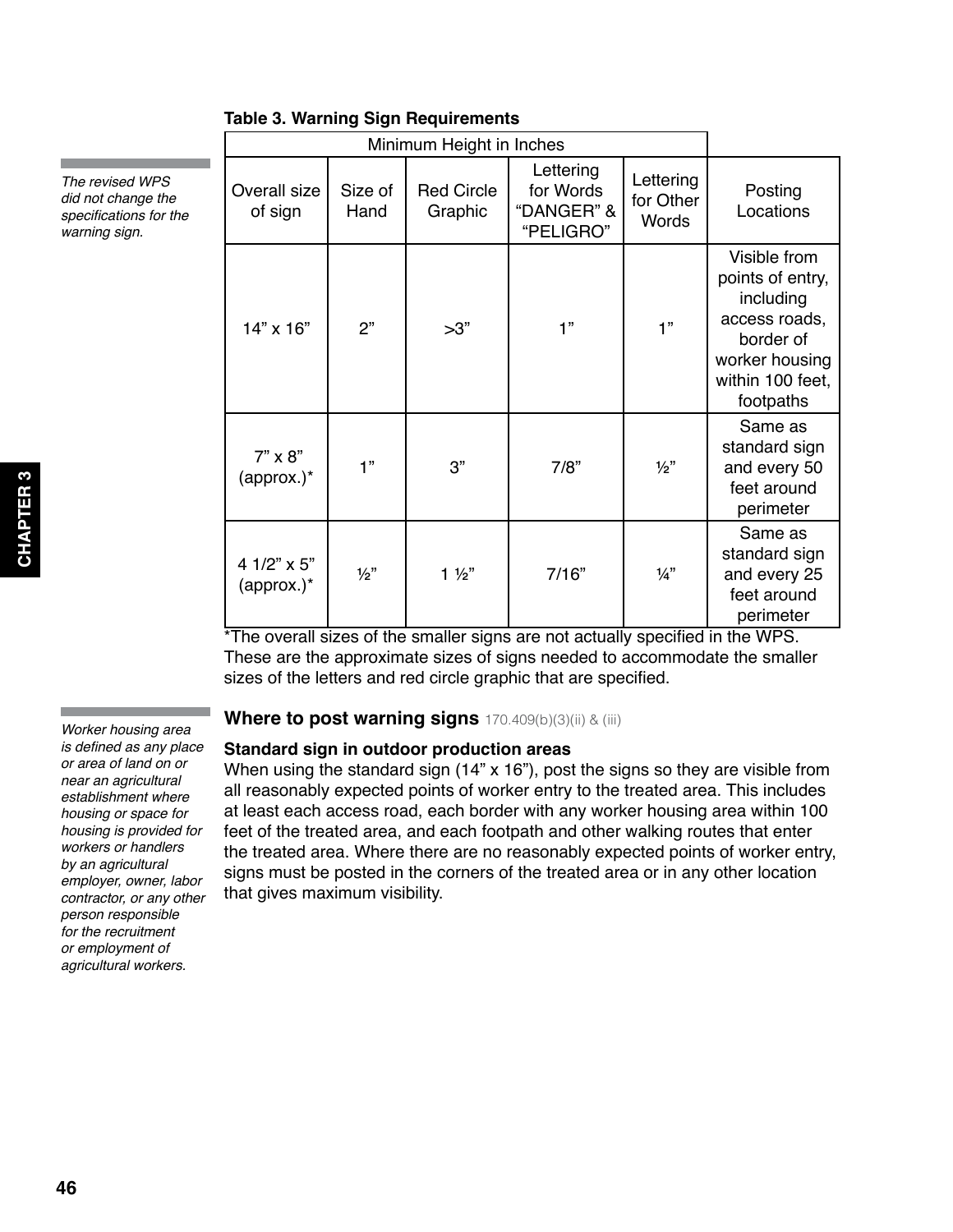#### **Standard sign in enclosed space production areas**

When using the standard sign (14" x 16") and the entire structure or space is subject to a REI or WPS ventilation criteria, post the signs so they are visible from all reasonably expected points of worker entry to the structure or space. If the treated area is a subsection of the structure or space, post the signs so they are visible from all reasonably expected points of worker entry to treated area including each aisle or other walking route that enters the treated area. Where there are no reasonably expected points of worker entry, signs must be posted in the corners of the treated area or in any other location that gives maximum visibility.

#### **Smaller signs in outdoor and enclosed space production areas**

When using smaller signs, post signs in the locations required for the standard sign and:

- No farther than 50 feet apart around the perimeter of the treated area if the letters for DANGER and PELIGRO are at least 7/8 inch in height, or
- No farther than 25 feet apart around the perimeter of the treated area if the letters for DANGER and PELIGRO are at least 7/16 inch in height.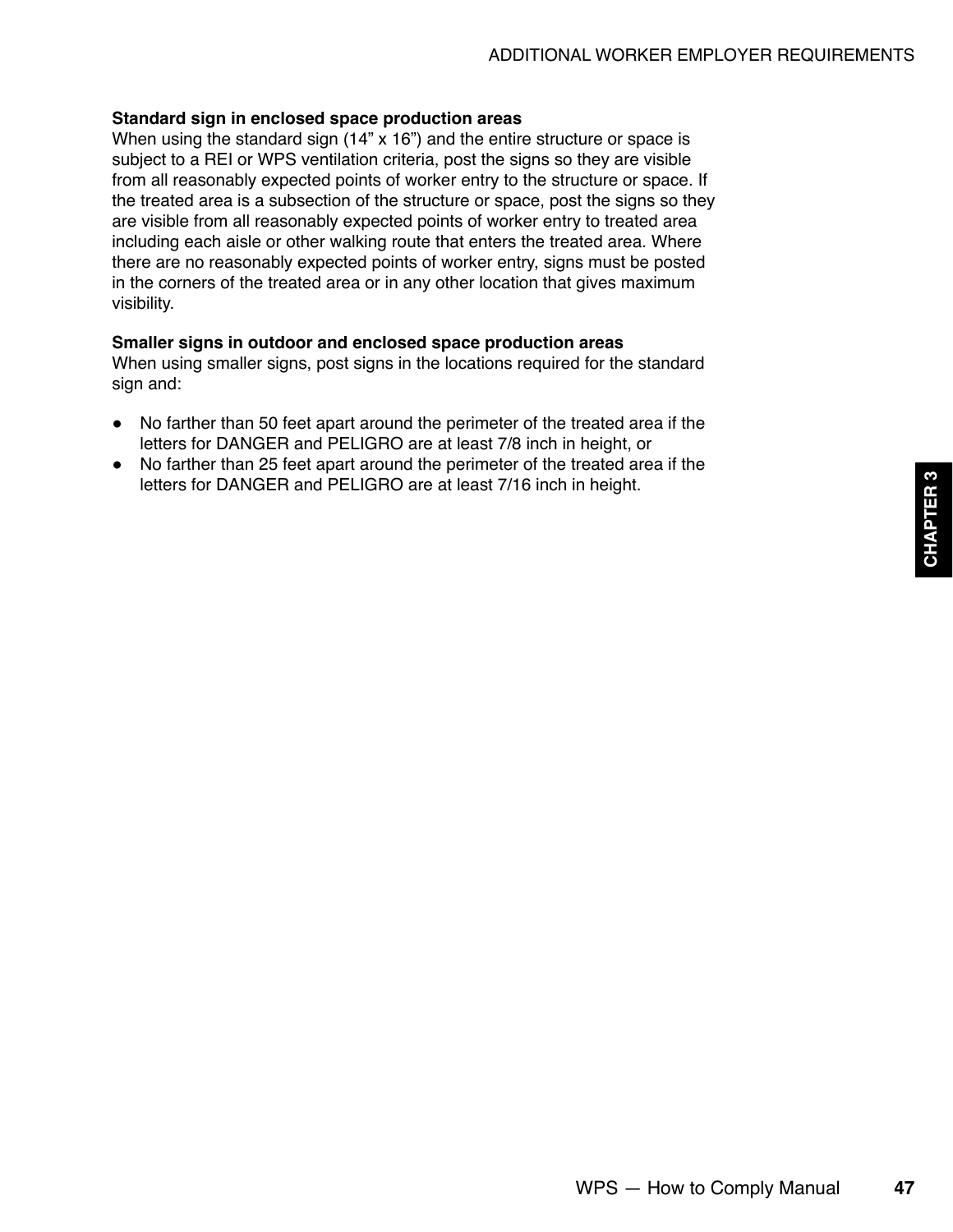# <span id="page-13-0"></span>**DECONTAMINATION SUPPLIES FOR WORKERS**

**Agricultural employers of workers** must make sure that decontamination supplies are provided to **workers** who are working in a pesticide-treated area where, within the last 30 days, a WPS-labeled pesticide product has been used or a REI for such pesticide has been in effect, and are doing tasks that involve contact with anything that has been treated with the pesticide, including soil, water, or plants. 170.411(a)



### **When must decontamination supplies be provided for workers?**

- If the REI is greater than 4 hours, provide the decontamination supplies until 30 days after the end of the REI.
- If the REI is less than or equal to 4 hours, provide the decontamination supplies until 7 days after the REI expires.

### **What supplies must be provided to workers?**

- **Water** The agricultural employer must provide at least 1 gallon of water for each worker at the beginning of the work period. The water must be a quality and temperature that will not cause injury or illness if it contacts skin or eyes, or is swallowed. If a water source is used for mixing pesticides, it **cannot** be used for decontamination without taking additional precautions to prevent contamination of the water by pesticides (e.g., back-flow prevention device, air gap, etc.).
- **Soap and single use towels** enough for workers' needs. **Hand sanitizers or wet towelettes do not meet the requirement for soap or towels**.

# **Where must decontamination supplies be located?**

All decontamination supplies for workers must be located together and be reasonably accessible to where the workers are working (generally within 1/4 mile of the workers) and be outside of any treated area or an area under a REI.

For worker tasks performed more than 1/4 mile from the nearest point reachable by vehicles (cars, trucks, or tractors) or more than 1/4 mile from a non-treated area, the decontamination supplies may be at the nearest vehicular access point outside any treated area or area under a REI.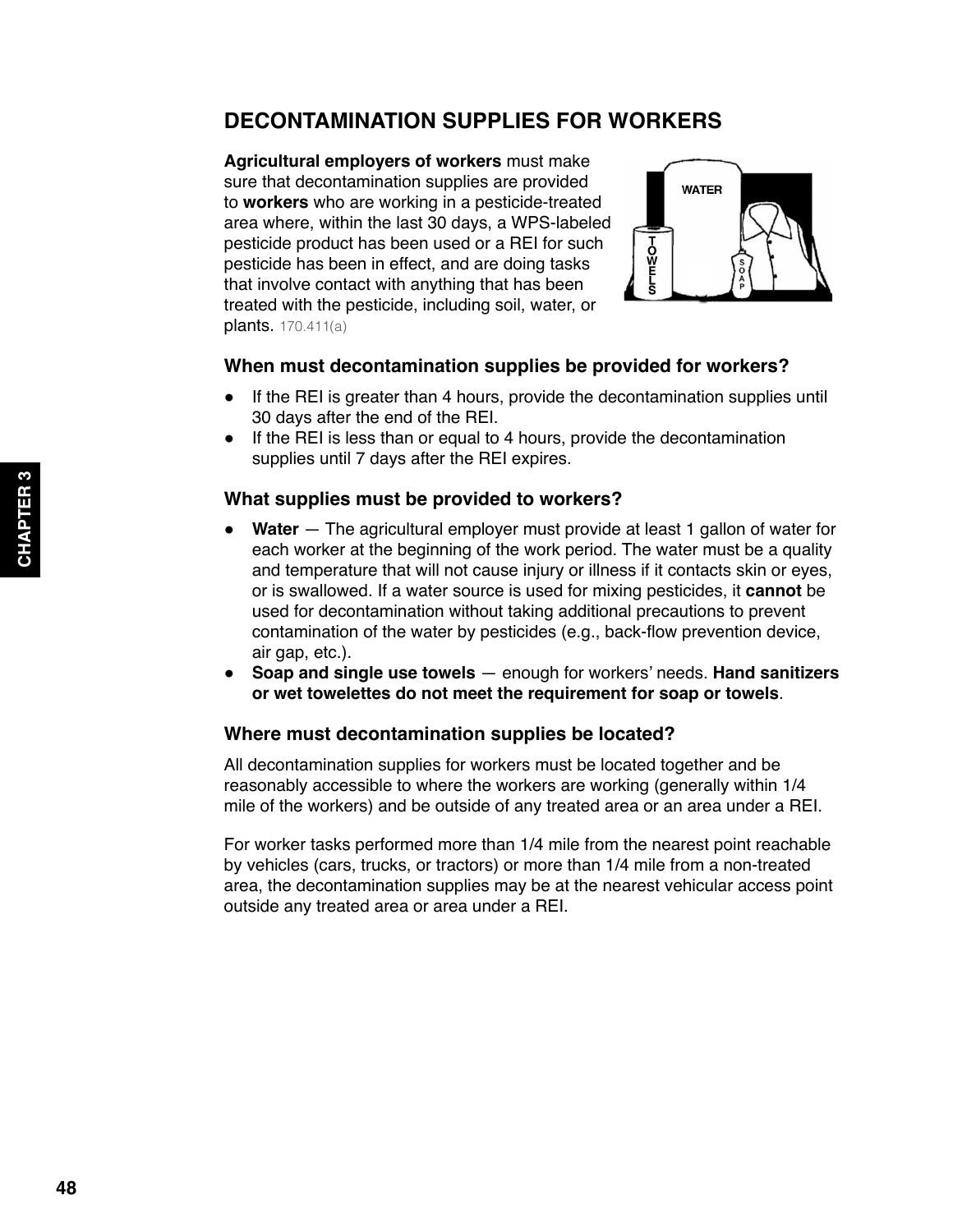# <span id="page-14-0"></span>**EARLY-ENTRY WORKERS** 170.603

#### **Early-entry workers must be a minimum of 18 years old.**

The agricultural employer may direct workers to enter treated areas when a REI is in effect to perform certain activities (e.g., moving irrigation equipment, driving a tractor in the treated area, responding to agricultural

emergencies, performing short-term or limited contact tasks, etc.) provided that all of the conditions for the specific exception are met. In addition to meeting the WPS requirements for worker training and being provided the protections of a worker under the WPS, this section explains what additional conditions must be met to allow workers to be "early-entry" workers.

An early-entry worker may only enter a treated area during a REI under the following limited situations and must meet all applicable conditions for each "exception."

# **EXCEPTIONS FOR EARLY ENTRY**

#### **Exception for activities with no-contact** 170.603(a)

- The early-entry worker must not touch anything treated by the pesticide to which the REI applies. This means no contact with things like soil, water, air, or surfaces of plants. There must be no contact with anything that may have pesticide residues on it even if the worker wears PPE.
- No early-entry worker is allowed in the treated area under the "no-contact" exception until any inhalation exposure level listed on the pesticide product labeling has been reached or any ventilation criteria established by WPS (Chapter 3, Table 1. Entry Restrictions During Enclosed Space Production Pesticide Applications) or on the pesticide product labeling has been met.

#### **Exception for short-term activities** 170.603(b)

Early-entry workers may enter into a treated area where a REI is in effect for short-term activities if all of the following requirements are met:

- No hand labor activity is performed.
- The time in treated areas, where a REI is in effect, does not exceed one hour in any 24-hour period for any early-entry worker.
- No early-entry worker is allowed in the treated area during the first 4 hours after the application ends.
- No early-entry worker is allowed in the treated area until any inhalation exposure level listed on the pesticide product labeling has been reached or any ventilation criteria established by WPS (Chapter 3, Table 1. Entry Restrictions During Enclosed Space Production Pesticide Applications) or on the pesticide product labeling has been met.



*Anyone doing crop advisor tasks during an*  REI, such as assessing *pest pressure or the status of plants, is a handler under WPS and must receive the protections for handlers. See Chapter 4: Handlers and Chapter 6: Exemptions and Exceptions for crop advisors.*

*Employers should make every effort to schedule pesticide applications and worker tasks in a way that will avoid the necessity of early entry of workers into treated* 

*areas.*

**CHAPTER 3**

**CHAPTER** 

3

The definition of hand *labor does NOT include operating, moving or repairing irrigation or watering equipment.*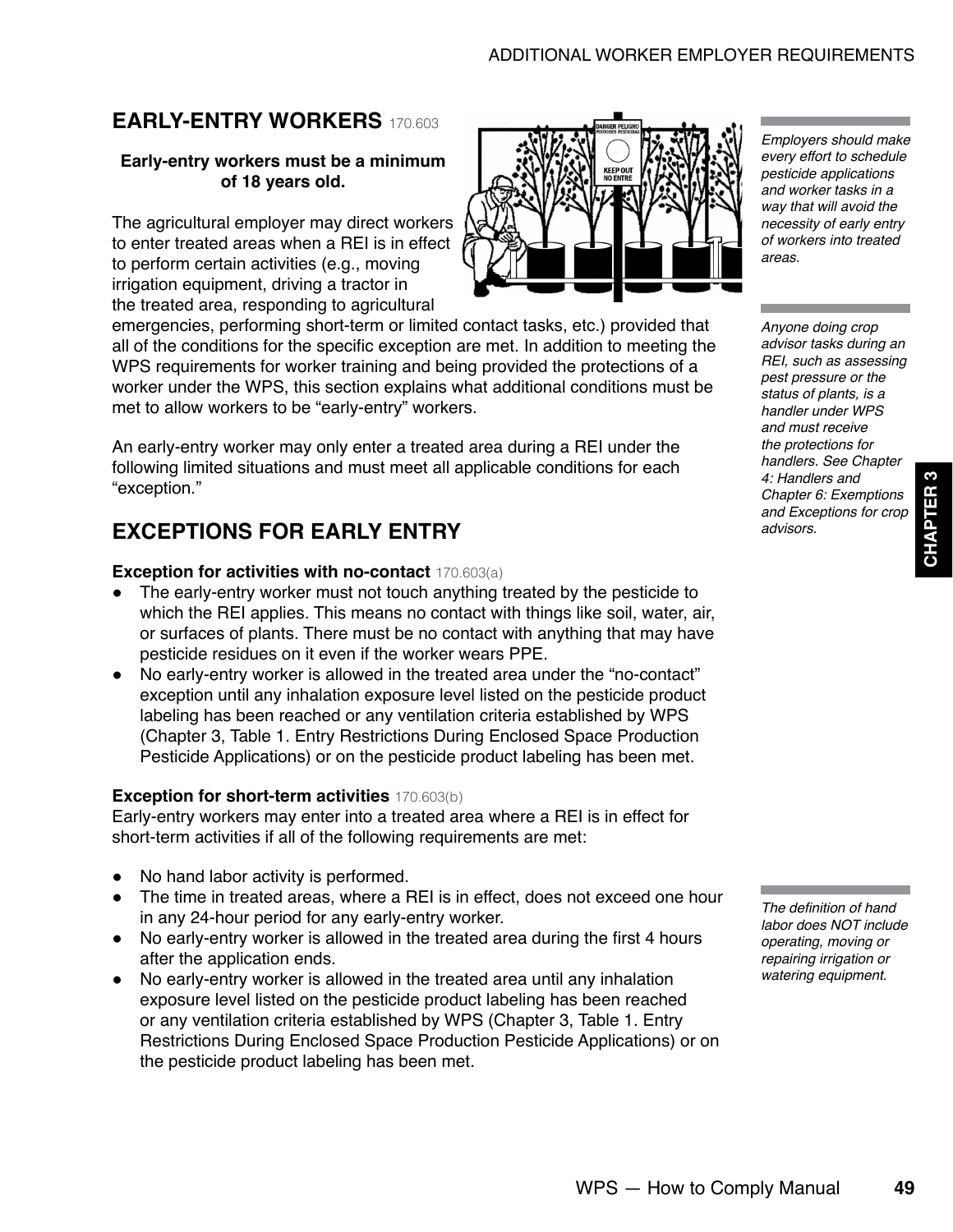**Hand labor** means any agricultural activity performed by hand or with any hand tool that causes a worker to have substantial contact with plants, plant parts, or soil and other surfaces that may contain pesticide residues, except that hand labor does not include operating, moving, or repairing irrigation or watering equipment or performing crop advisor tasks.

Examples of hand labor tasks include: harvesting, detasseling, thinning, weeding, topping, planting, girdling, caning, sucker removal, pruning, disbudding, roguing, and packing product into containers in the field.

#### **Exception for an agricultural emergency** 170.603(c)

- An agricultural emergency is a sudden occurrence or set of circumstances that the agricultural employer could not have anticipated and could not have had any control over. This emergency requires entry into a treated area during a REI when no alternative practices would prevent or mitigate a substantial economic loss. A substantial economic loss means a loss in profitability greater than would be expected based on the experience and fluctuations of crop yields in previous years. Only losses caused by the agricultural emergency specific to the affected site and geographic area are considered. Losses from mismanagement are not included when determining whether a loss is substantial.
- An agricultural emergency must be declared by the state department of agriculture, or the state or tribal agency responsible for pesticide enforcement that applies to the treated area. The agricultural employer determines if the emergency will result in a substantial economic loss to the agricultural establishment.
- If the labeling of any pesticide product applied to the treated area affected by the emergency requires double notification to workers, no early-entry worker is allowed to spend more than 4 hours out of any 24-hour period in treated areas.
- No early-entry worker is allowed in the treated area during the first 4 hours after the application ends.
- No early-entry worker is allowed in the treated area until any inhalation exposure level listed on the pesticide product labeling has been reached or any ventilation criteria established by WPS (Chapter 3, Table 1. Entry Restrictions During Enclosed Space Production Pesticide Applications) or on the pesticide product labeling has been met.

*emergencies that could apply to your agricultural establishment.*

*State/Tribal pesticide authorities may declare,* 

**CHAPTER 3**

PTER<sub>3</sub>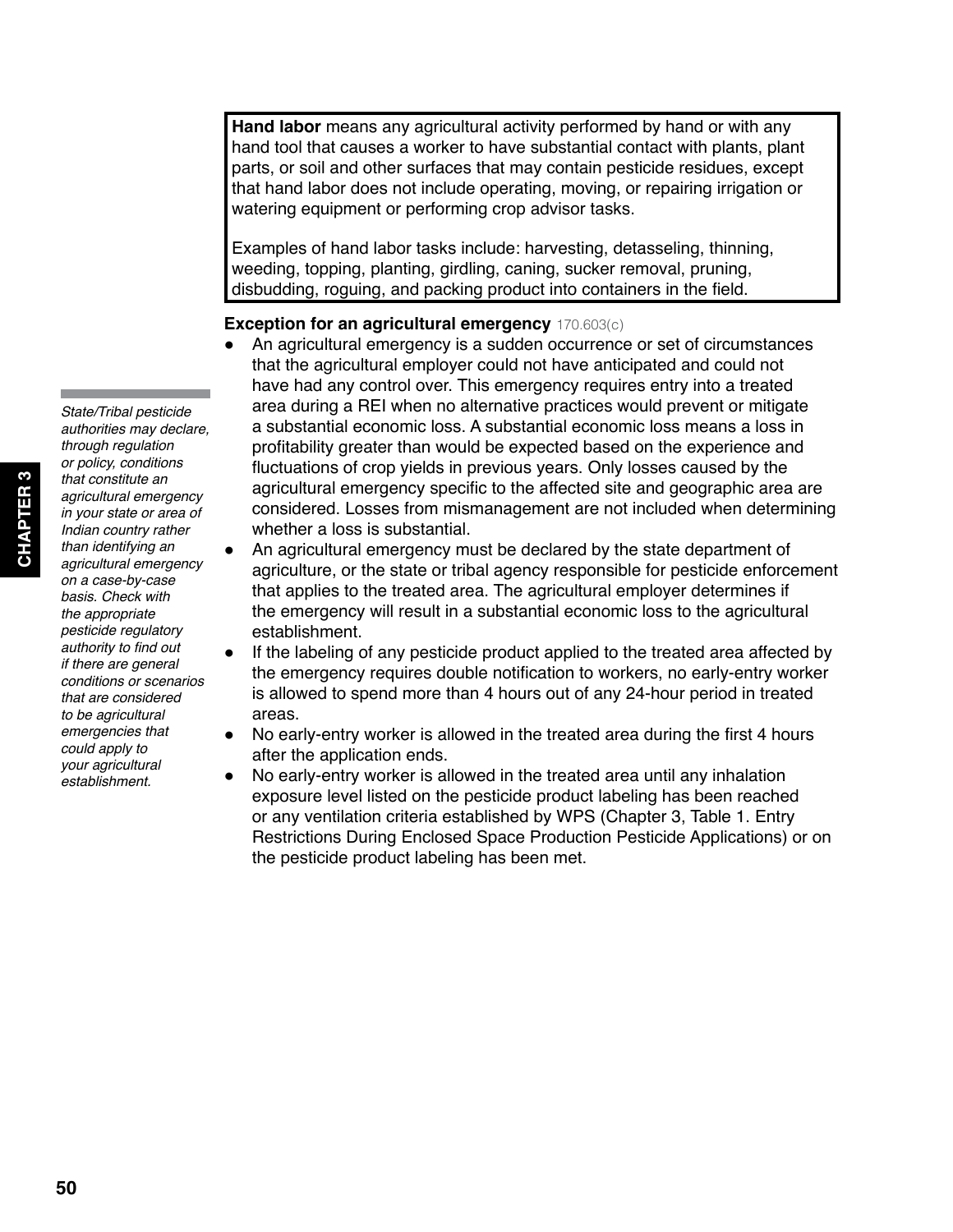# **Exception for limited contact and irrigation activities** 170.603(d)

For early entry into a treated area where a REI is in effect to conduct irrigation activities or unforeseen activities that have limited contact with treated materials (plants or soil), all of the following requirements must be met:

- No hand labor activity is performed.
- The time in treated areas, where a REI is in effect, does not exceed 8 hours in any 24-hour period for any early-entry worker.
- No early-entry worker is allowed in the treated area during the first 4 hours after the application ends.
- No early-entry worker is allowed in the treated area until any inhalation exposure level listed on the pesticide product labeling has been reached or any ventilation criteria established by WPS (Chapter 3, Table 1. Entry Restrictions During Enclosed Space Production Pesticide Applications) or on the pesticide product labeling has been met.
- The task to be performed must be one that if not performed before the REI expires, would cause substantial economic loss and there are no alternative tasks that would prevent the loss.
- **Except for irrigation tasks**, the need for the task could not have been foreseen.
- The early-entry worker has no contact with pesticide-treated surfaces other than minimal contact with feet, lower legs, hands and forearms.
	- о The labeling of the pesticide product applied does not require double notification.

#### **Limited-Contact Tasks**

Tasks where early-entry workers' only contact with treated surfaces—including soil, water, surfaces of plants, crops—is minimal and is limited to their feet, lower legs, hands, and forearms. Hand labor tasks are not limited-contact tasks.

Examples of limited-contact tasks include operating or repairing weather monitoring and frost protection equipment; repairing greenhouse heating, air conditioning, and ventilation equipment; repairing non-application field equipment; maintaining and moving beehives. Limited-contact activities are those tasks that are not anticipated.

Irrigation related activities are generally anticipated and are not included in the limited-contact definition; however, they have the same requirements for early entry.

*Only appropriately trained and equipped pesticide handlers may operate, move, or repair the parts of chemigation equipment that may contain pesticide residues. Chemigation equipment is equipment used to apply pesticides with irrigation water.*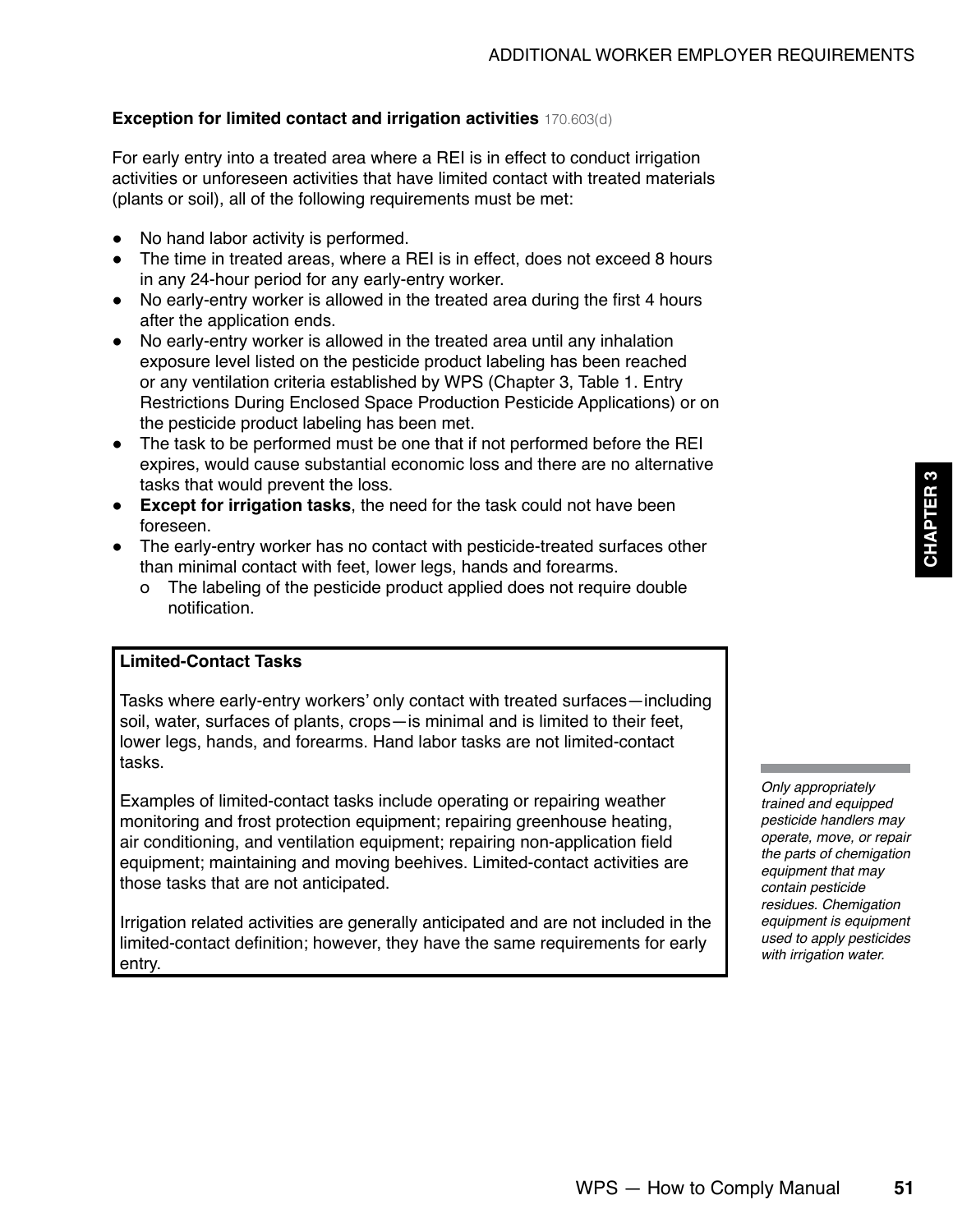# **Agricultural employer responsibilities to protect early-entry workers**

170.605(a) & (b)

For an agricultural employer to direct a worker to perform activities in a treated area where a REI is in effect, they must:

- **Ensure that any early-entry worker is at least 18 years old.** 170.605(a)
- **Give instructions to early-entry workers.** Prior to early entry, give each early-entry worker all of the following information orally and in a manner that the worker can understand: 170.605(b)
	- о Location of early-entry area where work activities are to be performed.
	- о Pesticide(s) applied.
	- о Dates and times that the REI begins and ends.
	- о Which exception is the basis for the early entry, and a description of tasks that may be performed under that exception.
	- о Whether contact with treated surfaces is permitted under the exception.
	- о Amount of time the worker is allowed to remain in the treated area.
	- о PPE required by the pesticide product labeling for early entry.
	- о Location of the pesticide safety information (poster).
	- о Location of the decontamination supplies required for early-entry workers.
- **Read the pesticide label.** Ensure that each early-entry worker either has read the applicable pesticide product labeling or has been informed, in a manner that the worker can understand, of all labeling requirements and statements related to human hazards or precautions, first aid and user safety. 170.605(c)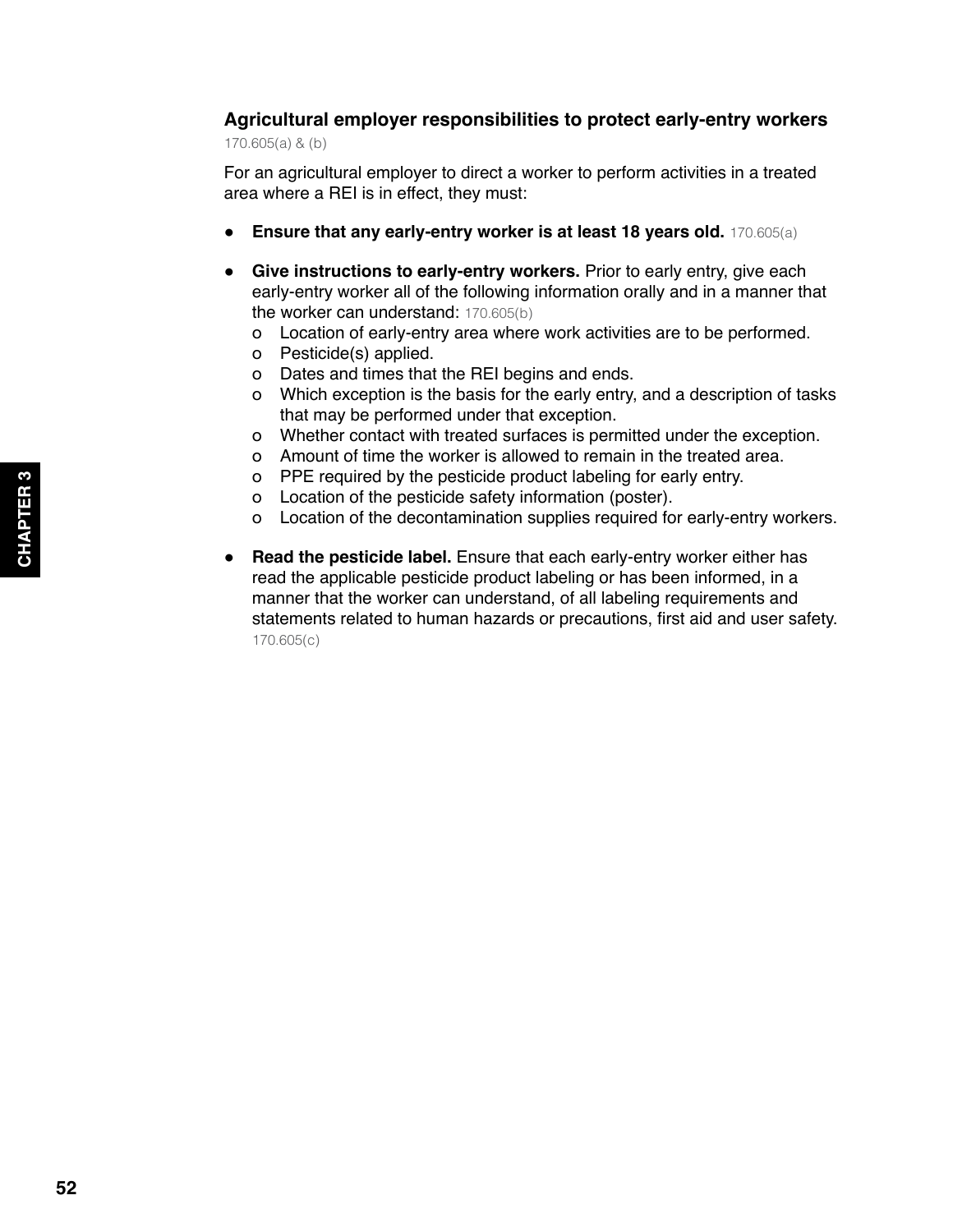# <span id="page-18-0"></span>**PPE FOR EARLY-ENTRY WORKERS** 170.605(d) & (e)

It is the agricultural employer's responsibility to provide each early-entry worker with the PPE specified in the pesticide product labeling for early entry and ensure that the early-entry worker uses the PPE as intended according to manufacturer's instructions and follow any other applicable requirements on the pesticide product labeling.

PPE for early entry must meet the standards required for handlers and be maintained as such. Chapter 4: Additional Handler Employer Requirements describes PPE standards for handlers. 170.507(b)(1)-(9) and 170.507(c) & (d)

The agricultural employer must:

- Not allow or direct any early-entry worker to wear PPE unless they have received instruction in the prevention, recognition, and first aid treatment of heat-related illness. The worker must know and understand how to implement measures sufficient to prevent heat-related illness. 170.605(f)
- Provide each early-entry worker with instruction on the proper use and removal of the PPE, and as appropriate, on its cleaning, maintenance and disposal.
- Not allow or direct any early-entry worker to wear home or to take home employer-provided PPE contaminated with pesticides. 170.605(g)

*PPE for early-entry activities is listed on the pesticide label in the "Directions for Use" section in the "Agricultural Use Requirements" box.*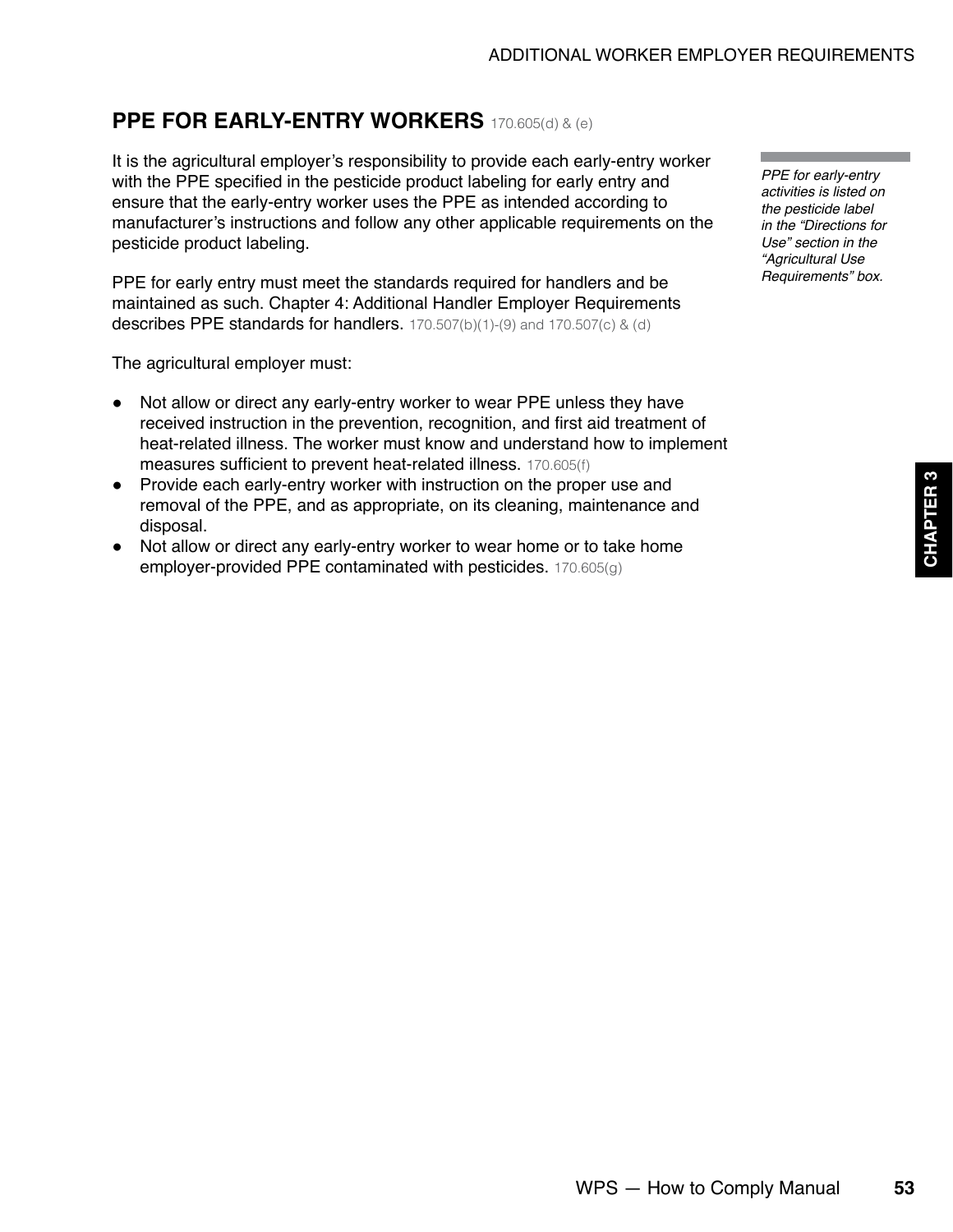# <span id="page-19-0"></span>**DECONTAMINATION SUPPLIES FOR EARLY-ENTRY WORKERS** 170.509 and

170.605(h)-(j)



During any early-entry activity, the agricultural employer must provide all of the following decontamination supplies:

*Hand sanitizers or wet towelettes do not meet the requirement for soap or towels.*

*Decontamination and*  emergency eye flush *water must, at all times when it is available to workers, be of a quality and temperature that will not cause illness or injury when it contacts the skin or eyes or if it is swallowed.*

- At least three gallons of water per early-entry worker at the beginning of each early-entry work period for routine washing and potential emergency decontamination,
- Soap,
- Single-use towels, and
- Clean change of clothing, such as coveralls, for use in an emergency.

Additionally, if the pesticide product applied requires protective eyewear, 1 pint of water in a portable container must be immediately available to each early-entry worker (i.e., be on the worker's person or within immediate reach).

### **Where should the decontamination supplies for early-entry workers be located?** 170.605(h)

Decontamination supplies for early-entry workers:

- Must **not** be in an area being treated with pesticides.
- Must **not** be in an area under a REI, **unless** that location is necessary for the supplies to be reasonably accessible to early-entry workers.
- Must be reasonably accessible to and generally not more than 1/4 mile from early-entry workers.
- May be located at the nearest vehicular access point if tasks being performed are more than 1/4 mile from the nearest point reachable by vehicle (car, truck, or tractor).

# **Decontamination at the end of early-entry period** 170.605(j)

Provide at the site where the early-entry workers remove their PPE:

- Soap.
- Single-use towels, and
- At least three gallons of water per early-entry worker so that the worker may wash thoroughly after removing PPE.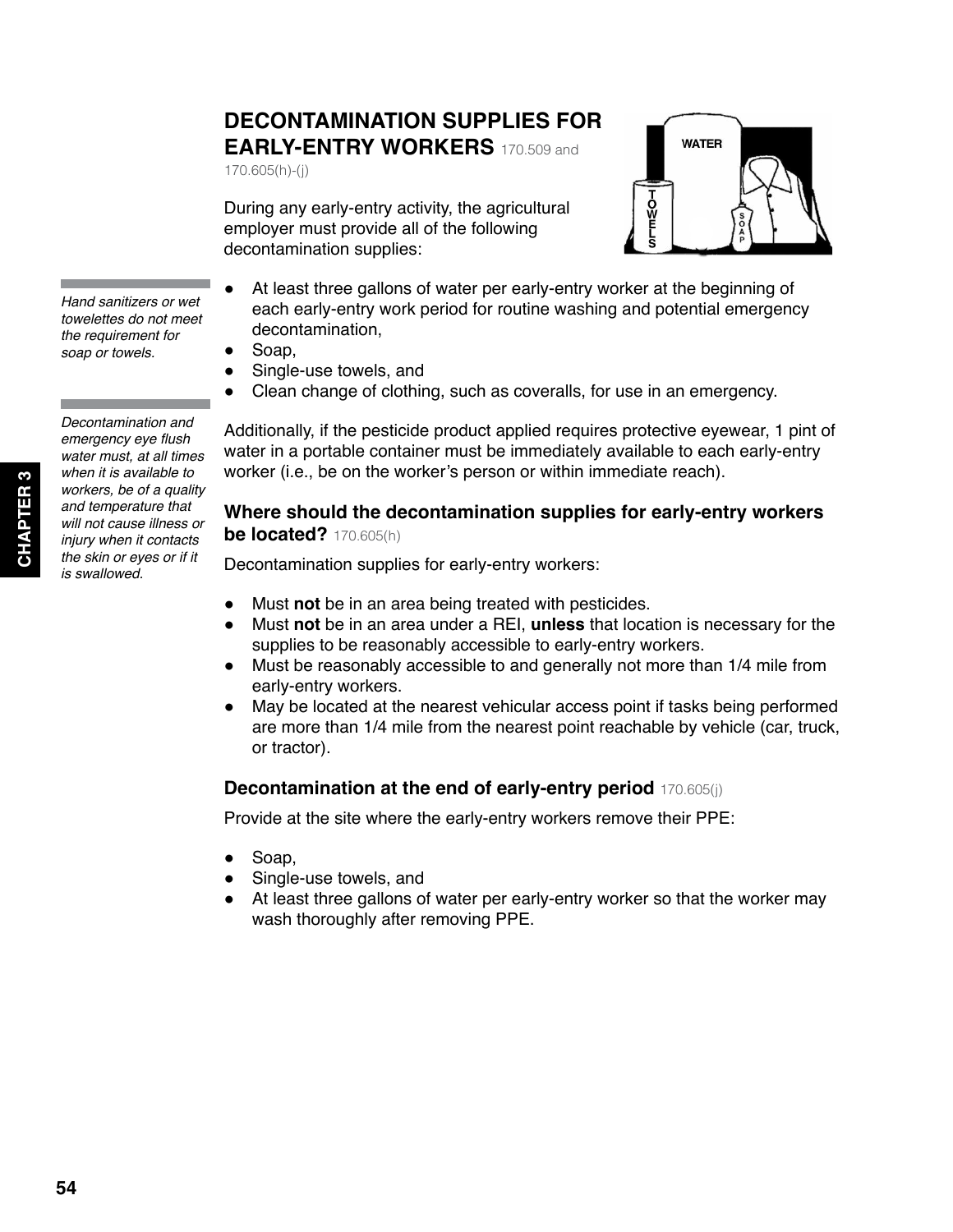<span id="page-20-0"></span>

|                                                                                                                                                                                                                                                 |               | Type of Early Entry Exception |                                                                                                 |               |                                                                                                     |                                           |
|-------------------------------------------------------------------------------------------------------------------------------------------------------------------------------------------------------------------------------------------------|---------------|-------------------------------|-------------------------------------------------------------------------------------------------|---------------|-----------------------------------------------------------------------------------------------------|-------------------------------------------|
| WPS Provision or Requirement                                                                                                                                                                                                                    | No Contact    | Short-Term                    | (unforeseen event)<br><b>Limited Contact</b>                                                    | Irrigation    | Agricultural Emergency                                                                              |                                           |
| Enter during application?                                                                                                                                                                                                                       | $\frac{1}{2}$ | ş                             | $\frac{1}{2}$                                                                                   | ş             | ş                                                                                                   |                                           |
| Enter before inhalation exposure level or<br>WPS ventilation criteria are met?                                                                                                                                                                  | Yes           | $\frac{1}{2}$                 | $\frac{1}{2}$                                                                                   | ş             | ş                                                                                                   | <b>Workers</b><br>cannot                  |
| Enter during first 4 hours after application is<br>complete?                                                                                                                                                                                    | Yes           | $\frac{1}{2}$                 | $\frac{1}{2}$                                                                                   | ş             | ş                                                                                                   | treated area<br>during an<br>enter a      |
| Conditions on anticipating the need for early<br>entry?                                                                                                                                                                                         | ş             | $\frac{1}{2}$                 | Yes. The need for the task<br>could NOT have been<br>anticipated.                               | ş             | Yes. Must be agricultural<br>emergency*                                                             | this is never<br>application;<br>allowed. |
| Conditions on economic necessity                                                                                                                                                                                                                | $\frac{1}{2}$ | $\frac{1}{2}$                 | Only to prevent substantial<br>economic loss                                                    | $\frac{1}{2}$ | substantial economic<br>Only to prevent<br>loss                                                     |                                           |
| Hours of entry permitted per day?                                                                                                                                                                                                               | No limit      | 1 hour                        | 8 hours                                                                                         | 8 hours       | pesticide applied has<br>requirement, then 4<br>double notification<br>No limit except if<br>hours. |                                           |
| Hand labor tasks permitted?                                                                                                                                                                                                                     | Yes**         | $\frac{1}{2}$                 | $\frac{1}{2}$                                                                                   | ş             | Yes                                                                                                 |                                           |
| WPS Worker Training required?                                                                                                                                                                                                                   | Yes           | Yes                           | Yes                                                                                             | Yes           | Yes                                                                                                 |                                           |
| Central Posting information provided?                                                                                                                                                                                                           | Yes           | Yes                           | Yes                                                                                             | Yes           | Yes                                                                                                 |                                           |
| Emergency assistance provided?                                                                                                                                                                                                                  | Yes           | Yes                           | Yes                                                                                             | Yes           | Yes                                                                                                 |                                           |
| Information on pesticides applied?                                                                                                                                                                                                              | Yes           | Yes                           | Yes                                                                                             | Yes           | Yes                                                                                                 |                                           |
| Instructed on PPE required. PPE provided,<br>used, cleaned, and maintained properly?                                                                                                                                                            | Yes           | Yes                           | Yes                                                                                             | Yes           | Yes                                                                                                 |                                           |
| Labeling information and statements related<br>to human hazards or precautions, first aid<br>and user safety provided?                                                                                                                          | Yes           | Yes                           | Yes                                                                                             | Yes           | Yes                                                                                                 |                                           |
| Early entry decontamination supplies<br>provided?                                                                                                                                                                                               | Yes           | Yes                           | Yes                                                                                             | Yes           | Yes                                                                                                 |                                           |
| *An agricultural emergency means a sudden occurrence or set of circumstances the agricultural employer could not have anticipated and over which the<br>agricultural employer has no control, that requires entry<br>substantial economic loss. |               |                               | into a treated area during a REI, and when no alternative practices would prevent or mitigate a |               |                                                                                                     |                                           |

\*\*Hand labor is only allowed if the hand labor will not result in any contact with any pesticide treated surfaces. For example, if the pesticide is incorporated into the soil during the application (and is not a fumigant) or if it is a soil-drench application in a nursery or enclosed space production, it may be possible to do

into the soil during the application (and is not a fumigant) or if it is a soil-drench application in a nursery or enclosed space production, it may be possible to do<br>hand labor and not contact any pesticide treated surfac \*\*Hand labor is only allowed if the hand labor will not result in any contact with any pesticide treated surfaces. For example, if the pesticide is incorporated

hand labor and not contact any pesticide treated surfaces.